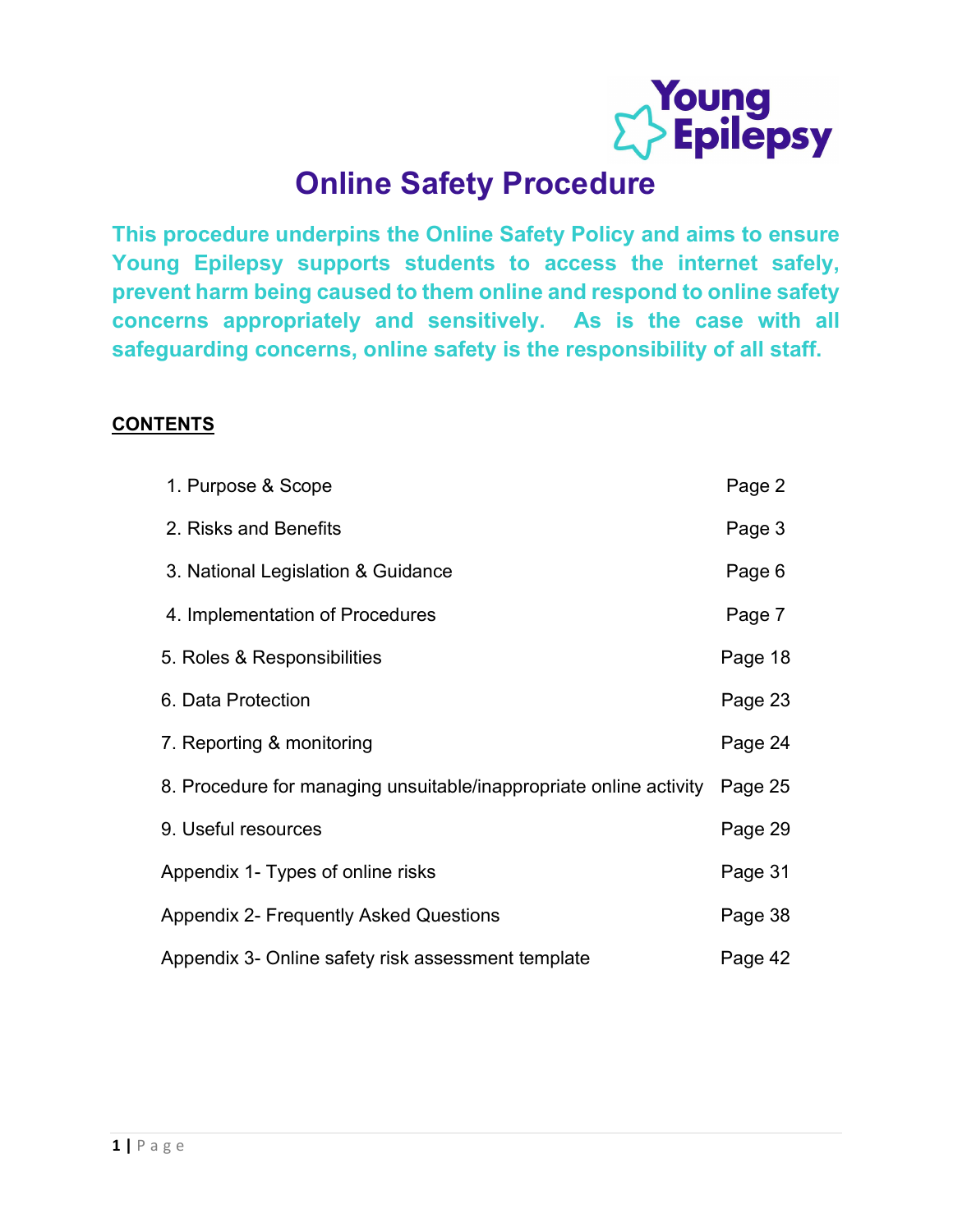

## 1. PURPOSE & SCOPE

For the intention of this procedure, 'online safety' is a term used to refer to how we use mobile devices, technology and the online environment safely. This includes the use of the internet and other means of communication using electronic media (e.g. text messages, gaming devices, email, and social media such as Facebook etc.). In practice, online safety is as much about behaviour as it is electronic security.

It is essential that our students are safeguarded from potentially harmful and inappropriate online material. An effective whole school and college approach to online safety empowers us to protect and educate students and staff in their use of technology and establishes mechanisms to identify, intervene in, and escalate any concerns where appropriate.

Young Epilepsy knows that the internet and associated devices, such as computers, tablets, mobile phones and games consoles are an important part of everyday life, which present positive and exciting opportunities, as well as challenges and risks.

We recognise that online safety is an essential part of safeguarding and acknowledge our duty to ensure that all learners and staff are protected from potential harm online. We will empower our learners to acquire the knowledge needed to use the internet and technology in a safe, considered and respectful way, and develop their resilience so they can manage and respond to online risks.

The purpose of Young Epilepsy's online safety policy is therefore to:

- safeguard and promote the welfare of students and staff online.
- identify approaches to educate and raise awareness of online safety throughout Young Epilepsy
- enable all staff to work safely and responsibly, to role model positive behaviour online and to manage professional standards and practice when using technology
- identify clear procedures to follow when responding to online safety concerns.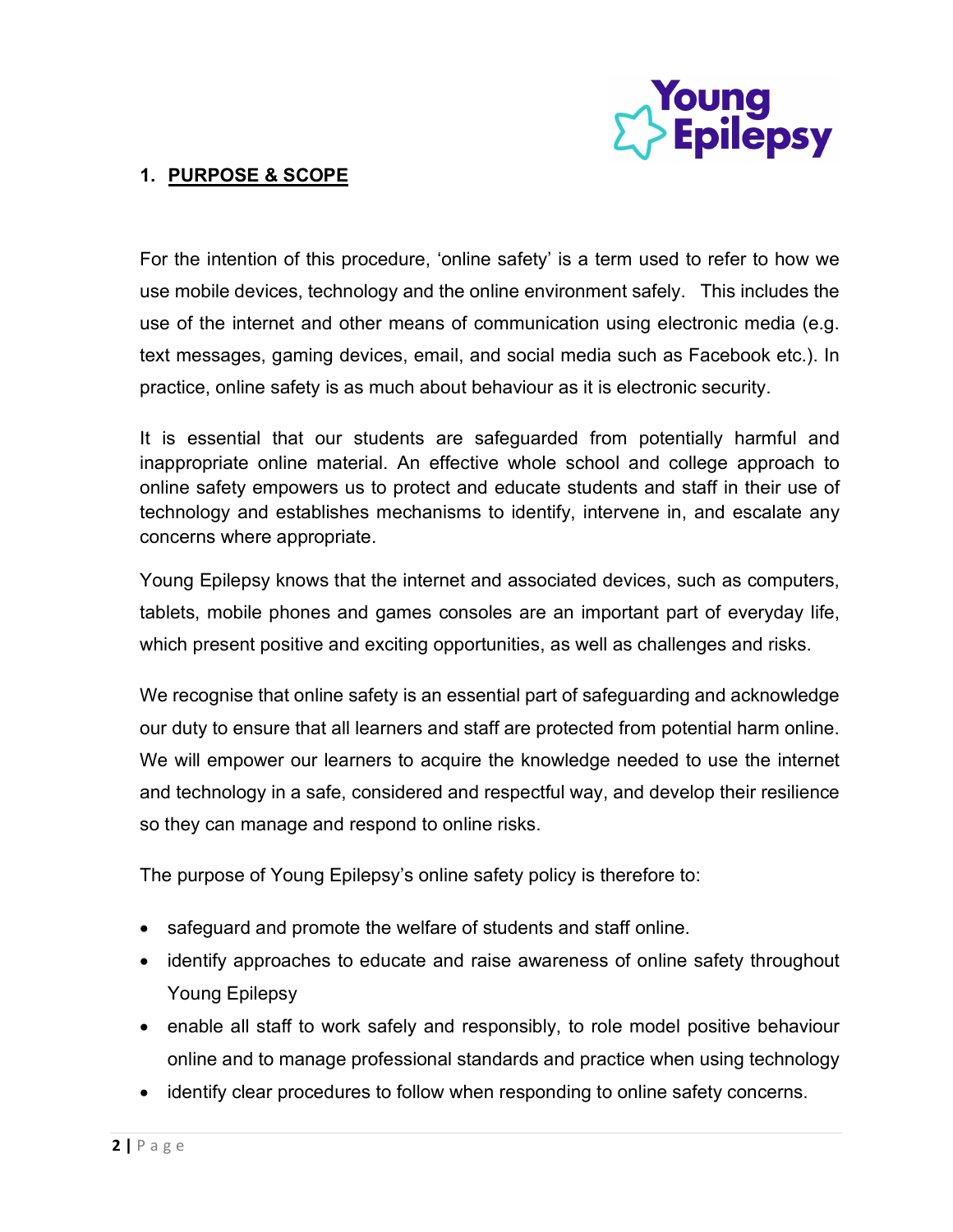

This procedure applies to all access to the internet and use of technology, including mobile technology, or where learners, staff or other individuals have been provided with setting issued devices for use, both on and off-site.

The subject of online safety continues to grow exponentially due to the ever increasing and emerging technologies and requires us to adopt an approach of enquiry, transparency, partnership and common sense.

This procedure applies to all members of Young Epilepsy (including staff, students, volunteers, parents/carers, visitors) who have access to and are users of digital technology systems.

## 2. RISKS AND BENEFITS

Digital technologies offer children and young adults abundant opportunities to learn and develop, communicate, be creative and be entertained. The advantages of the internet can and should out-weigh the disadvantages. The use of digital technologies is now so prevalent and important in society, that we must support students to have access and reap the benefits of this.

For children and young adults with a disability, the value of using mobile devices and the internet can be even greater than for their non-disabled peers. For example, the use of assistive technologies can aid communication and social networking to help children and young adults with a disability who are isolated, to connect to others. Disabled people can also access opportunities and services that they may be isolated from, such as online shopping and banking. Therefore, as professionals working with children and young adults with a disability, we must be proactive in seeking these opportunities.

Due to the rapid advancement of digital technologies, children and young people embrace and understand advancement in the internet and mobile telephones as the 'norm', and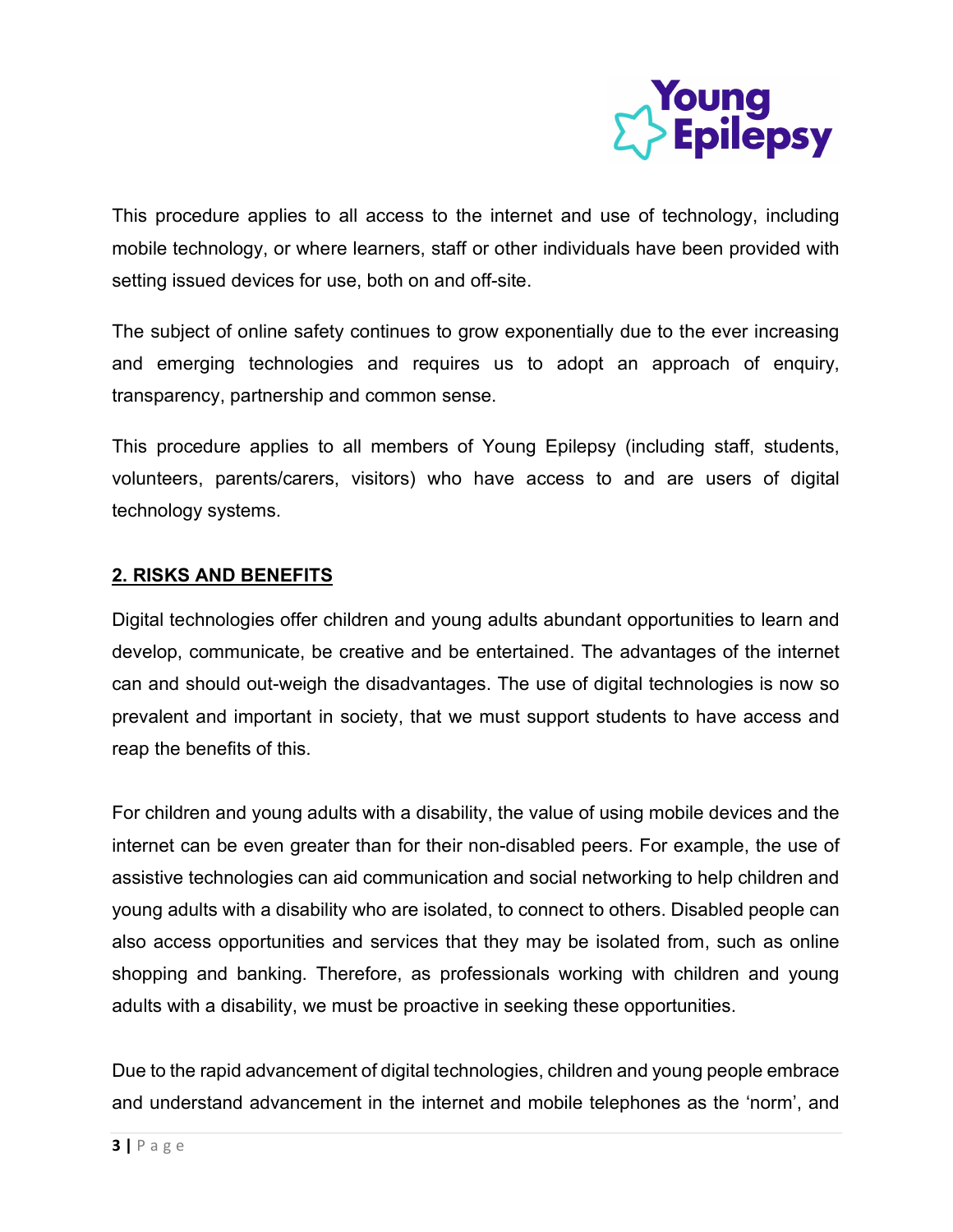

often view this 'virtual world' as an extension to their physical world. However, this can create some risk to children and vulnerable adults that we must be aware of, and as far as possible help them to understand and avoid. Some of the dangers the virtual world can pose to children / adults at risk include:

- Attendance and attainment at school and college can be affected by 'vamping' lack of sleep due to using technology.
- Being 'groomed' online by others (often pretending to be other young people) with the ultimate aim of exploiting them sexually.
- Being bullied or 'trolled' by others via social networking sites, websites, instant messaging and text messages; this is often known as 'cyber-bullying'. Due to people having more or less 24 hr access to mobile technologies and the internet, such issues can be all encompassing and concerning.
- Inappropriate (i.e. threatening or indecent) images of children and young people being taken, uploaded and circulated via social network websites, mobile telephones and video broadcasting websites such as You Tube, often by other young people. This can lead to bullying, blackmail or exploitation.
- The dangers attached to gang culture can rapidly accelerate online as gangs 'advertise' or promote themselves via websites or social networking sites or if threats of violence, threats to an individual's life or threats of retaliation are posted online by opposing gang members.
- Unsuitable websites, content and images can easily be accessed online (e.g. ignoring age ratings in games enabling exposure to violence, explicit and extreme content; pornography; life style websites such as pro-anorexia, self-harm, suicide or hate sites).
- Being recruited by people with extreme political and cultural views, which can lead to their radicalisation.
- Becoming the victims of fraud because of sharing personal information.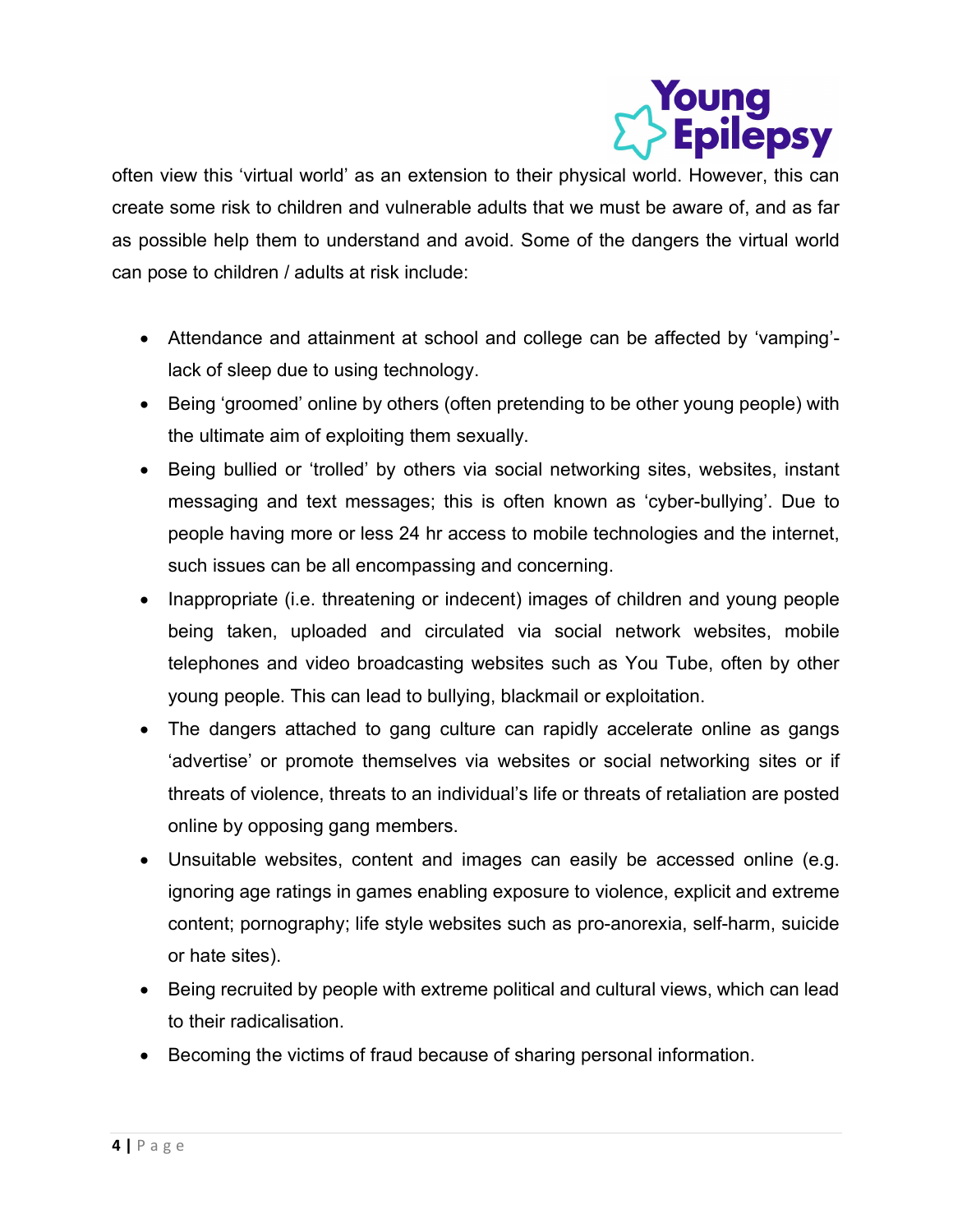

The breadth of issues classified within online safety is considerable but can be categorised into four areas of risk; **Content, Contact, Conduct and Commerce**.

Content: being exposed to illegal, inappropriate or harmful content, for example: pornography, fake news, racism, misogyny, self-harm, suicide, anti-Semitism, radicalisation and extremism.

Contact: being subjected to harmful online interaction with other users; for example: peer to peer pressure, commercial advertising and adults posing as children or young adults with the intention to groom or exploit them for sexual, criminal, financial or other purposes'.

Conduct: personal online behaviour that increases the likelihood of, or causes, harm; for example, making, sending and receiving explicit images (e.g. consensual and nonconsensual sharing of nudes and semi-nudes and/or pornography, sharing other explicit images and online bullying

Commerce - risks such as online gambling, inappropriate advertising, phishing and or financial scams. If you we feel that any pupils, students or staff are at risk, we need to report it to the Anti-Phishing Working Group (https://apwg.org/).

These areas are covered within Young Epilepsy's Online Safety training, which is reviewed as appropriate in line with legislative changes and at least annually.

Ignoring these dangers can lead to serious gaps in our responsibilities towards safeguarding children and adults at risk.

Some of the common technologies being used include the following:

- The Internet
- $\bullet$  Fmail
- Instant messaging
- Blogs / Vlogs
- Podcasts
- Web cameras
- Social networking sites such as Facebook, Twitter and Instagram
- Location based social networking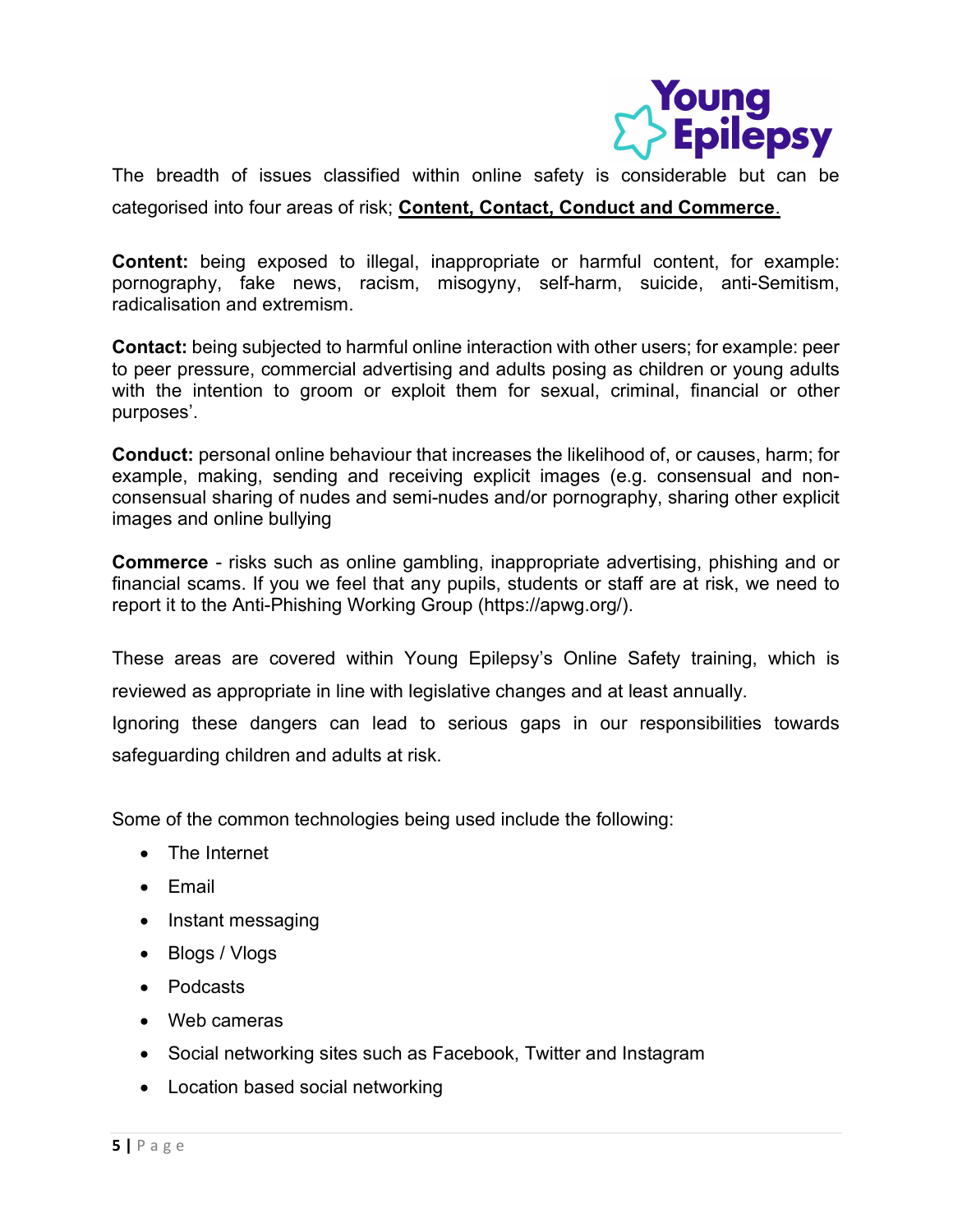

- Video broadcasting sites such as YouTube
- Chat rooms and forums
- Skype
- WhatsApp
- Online gaming rooms and platforms
- Music download sites
- Mobile phones with camera and video functionality
- Applications (apps)

See **Appendix 1** for more information on the different types of risk that exist for people using mobile devices, which we must be aware of, to help children and young adults to be wise to these and subsequently to avoid them.

## 3. NATIONAL LEGISLATION AND GUIDANCE

This procedure links to and harmonises with the following key legislation and national guidance:

- Keeping Children Safe in Education 2021 (with specific reference to Annex D)
- **Teaching online safety in schools 2019 (DfE guidance)**
- **Working Together to Safeguard Children 2018**
- Digital Economy Act 2017
- Criminal Justice and Courts Act 2015
- Serious Crime Act 2015
- Defamation Act 2013
- **Education Act 2011**
- The Equality Act 2010
- **Education and Inspection Act 2006**
- Communications Act 2003
- **Sexual Offences Act 2003**
- **Regulation of Investigatory Power Act 2000**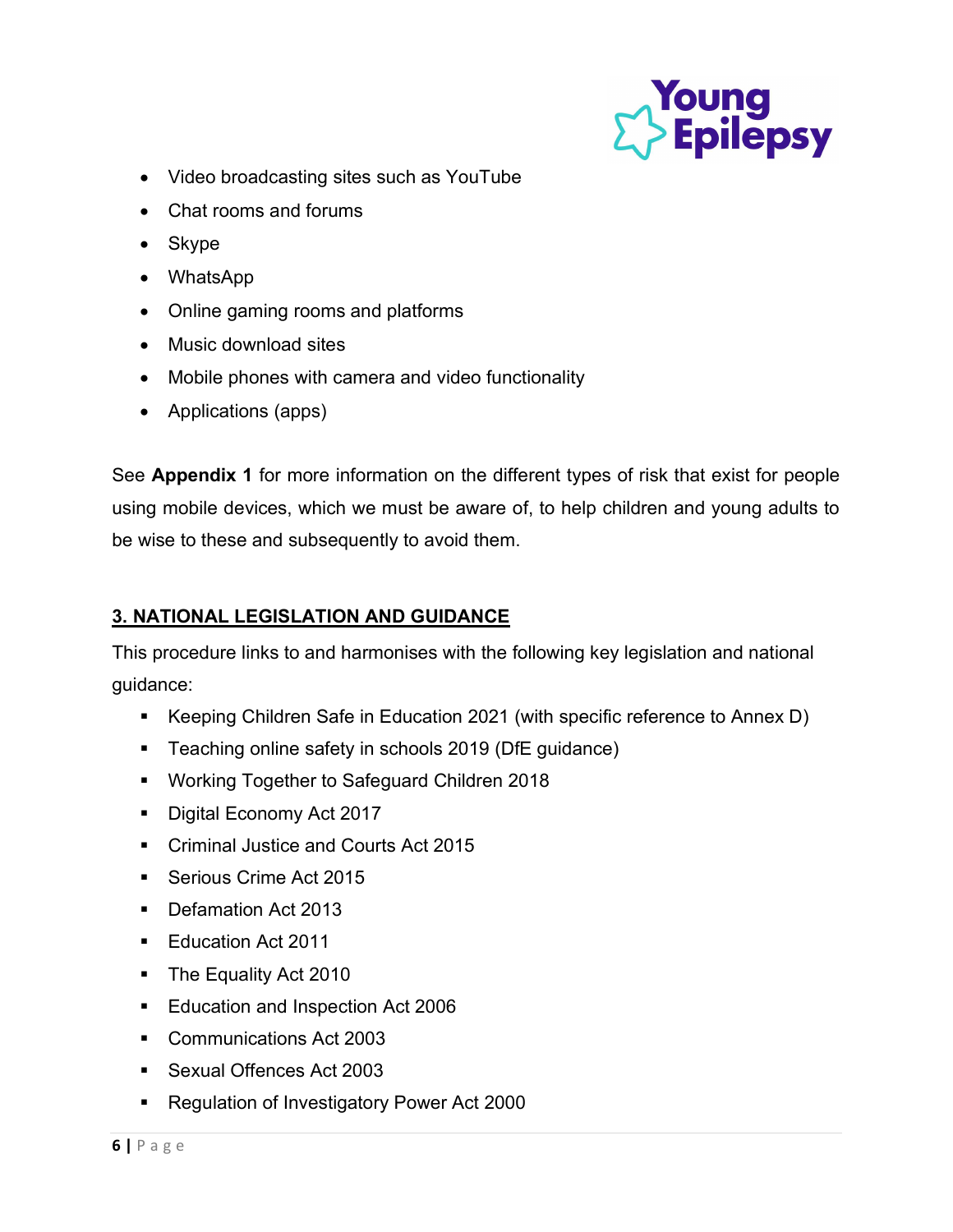

- Data Protection Act 1998
- The Human Rights Act 1998
- **Protection from Harassment Act 1997**
- The Computer Misuse Act 1990
- Malicious Communication Act 1988

## 4. IMPLEMENTATION OF PROCEDURES

Online safety is not just about recognising the risks that exist for children and adults at risk accessing the internet and mobile devices, but it is about putting in place interventions to reduce the level of risk.

Young Epilepsy will take all reasonable steps to mitigate the risks involved with using the internet and mobile devices, to ensure that users create and access appropriate material. However, due to the enormity of internet content, it is also not possible to guarantee that students will never see inappropriate material, nor is it possible to prevent all concerning contact and conduct, due to the necessity to not over-restrict or inhibit internet use. Young Epilepsy will however take the steps outlined below to reduce the risks as much as possible.

## Student access to internet

Students can access the internet using organisational equipment or their own personal device/s.

If using a Young Epilepsy device, students must log-in using their own username and password which is provided when they start their placement. All such access will be filtered and monitored through the same system as all other organisational access (see section on Web Content Filtering).

If using any personal devices to access the internet (e.g. phone, game console, music console etc.), the device needs to be set up to access the internet via the IT Services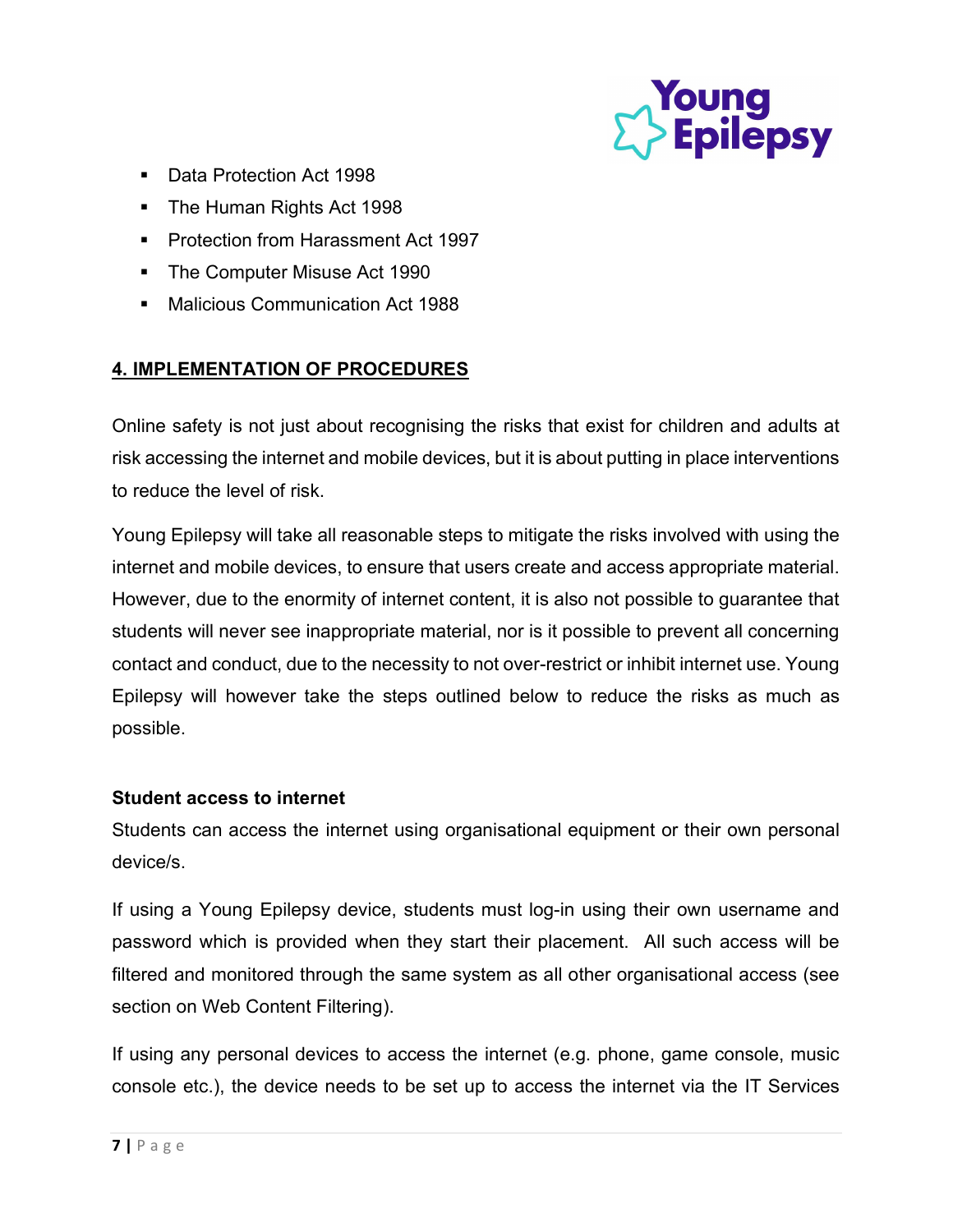

Department. Access to the internet through any personal devices but using the Charity's WIFI is also filtered and monitored through a separate network system. However, access to the internet through 3G and 4G is not filtered or monitored.

The level of access for students will be determined through their risk assessment as completed by their Teacher / Tutor and House Manager. Parents and carers (where appropriate depending on age and capacity of the student) will also be asked for their input in to the development of such risk assessments and determining any necessary risk management actions.

By default, all students will have limited access, however when a risk assessment has been completed a student's access permissions may change to be more or less restrictive depending on the content of the risk assessment. The House Manager, Teacher or Tutor should inform the IT Services Department if a student needs to change their user group (e.g. an adult student has capacity and so needs to be placed in a different group to those who lack capacity to safely access the internet).

## Risk Assessments

Each child and adult at risk will have an Online Safety Risk Assessment (see Appendix 3) in place regarding their access to the internet and use of technology, and this must be reviewed at least annually. The risk assessment must be personalised for each student, thinking of their specific needs and the risks posed to them.

It is likely that the risks associated with using mobile technology and accessing the internet for a student, are the same within their education services as they are within their residential environment. Therefore, it is the responsibility of the Teacher / Tutor and the House Manager to work together to complete this assessment. These assessments should be shared with relevant persons, including where appropriate the young person and their parents to ensure clarity and a unified approach. These risk assessments must balance risk against benefit and not unnecessarily restrict a student's access to digital technology.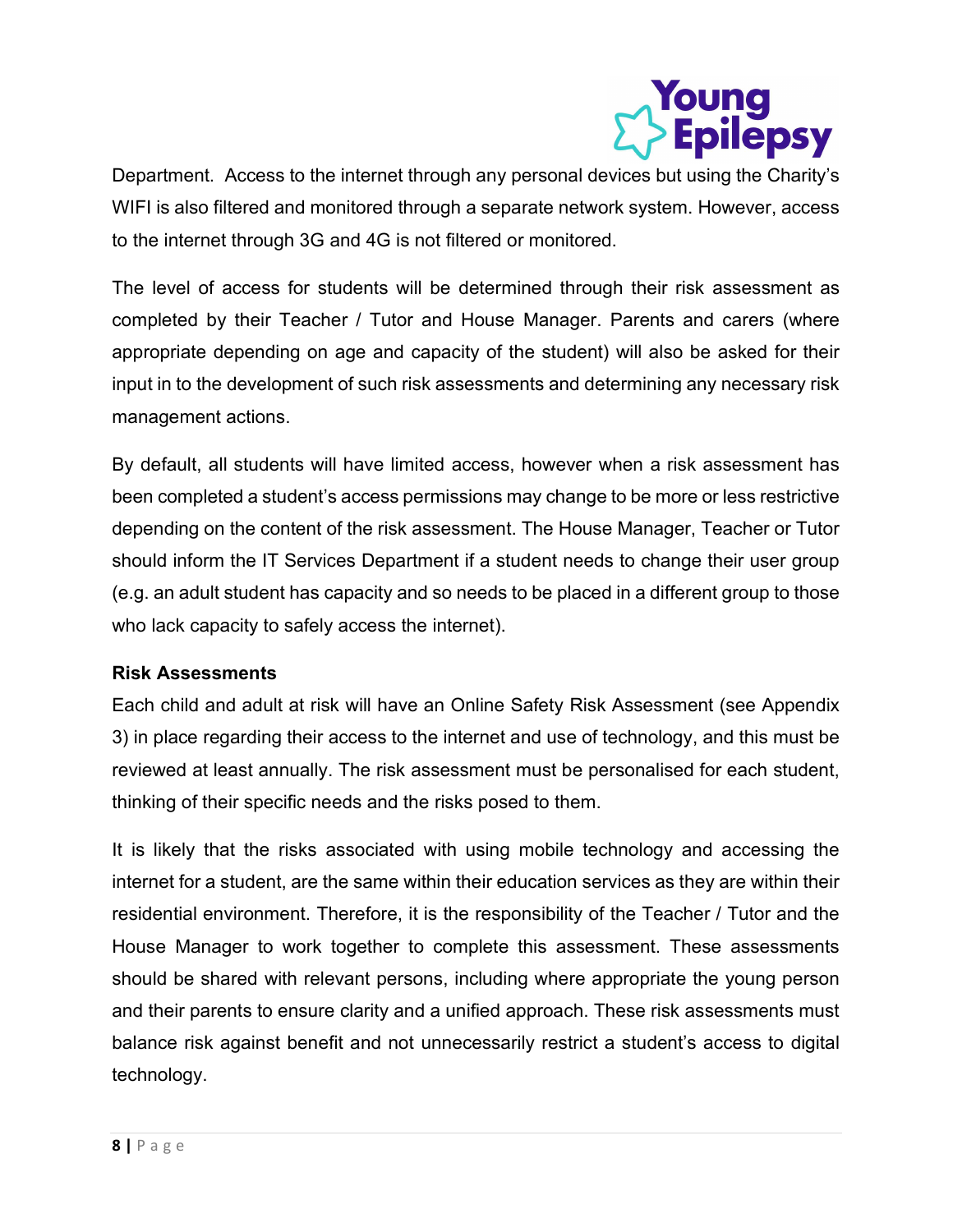

## Online safety in the waking curriculum

One of the most important areas for staff at Young Epilepsy is teaching children and adults at risk about how to be digitally resilient.

Online safety is taught to all learners as part of providing a broad and balanced curriculum, including as part of the requirements for Relationships Education and Relationships and Sex Education.

The subject of online safety has been mapped within the curriculum in school and within courses in college, and this subject area forms part of each student's learning. Staff support each young person in implementing learned safety strategies and how to report concerns where possible. It is imperative that we teach students about acceptable and safe use of technology in order for them to experience the multitude of benefits from using such technology but remain safe whilst doing so.

It is just as important, that similar to all other learning, Online Safety is embedded within the home context by residential support staff. Children and young adults should be supported through every day use of technology, keywork sessions and student meetings to cover the various elements of online safety and ensure there is practical application of what is learned in school or college. There are many creative resources available to support teams with differentiating this learning and making it appropriate for all children and young adults (see section 9 for some examples). If staff have any queries about how to deliver online safety support to the students they support, they should contact the IT team, Teacher/Tutor, their manager or the Safeguarding Team.

## Remote/Home Learning

Young Epilepsy will ensure any use of online learning tools and systems is in line with privacy and data protection/GDPR requirements. Any new applications or tools being used by staff (such as video chat or social networking) must be discussed with the IT team prior to implementation to ensure that the risks of these are assessed and managed.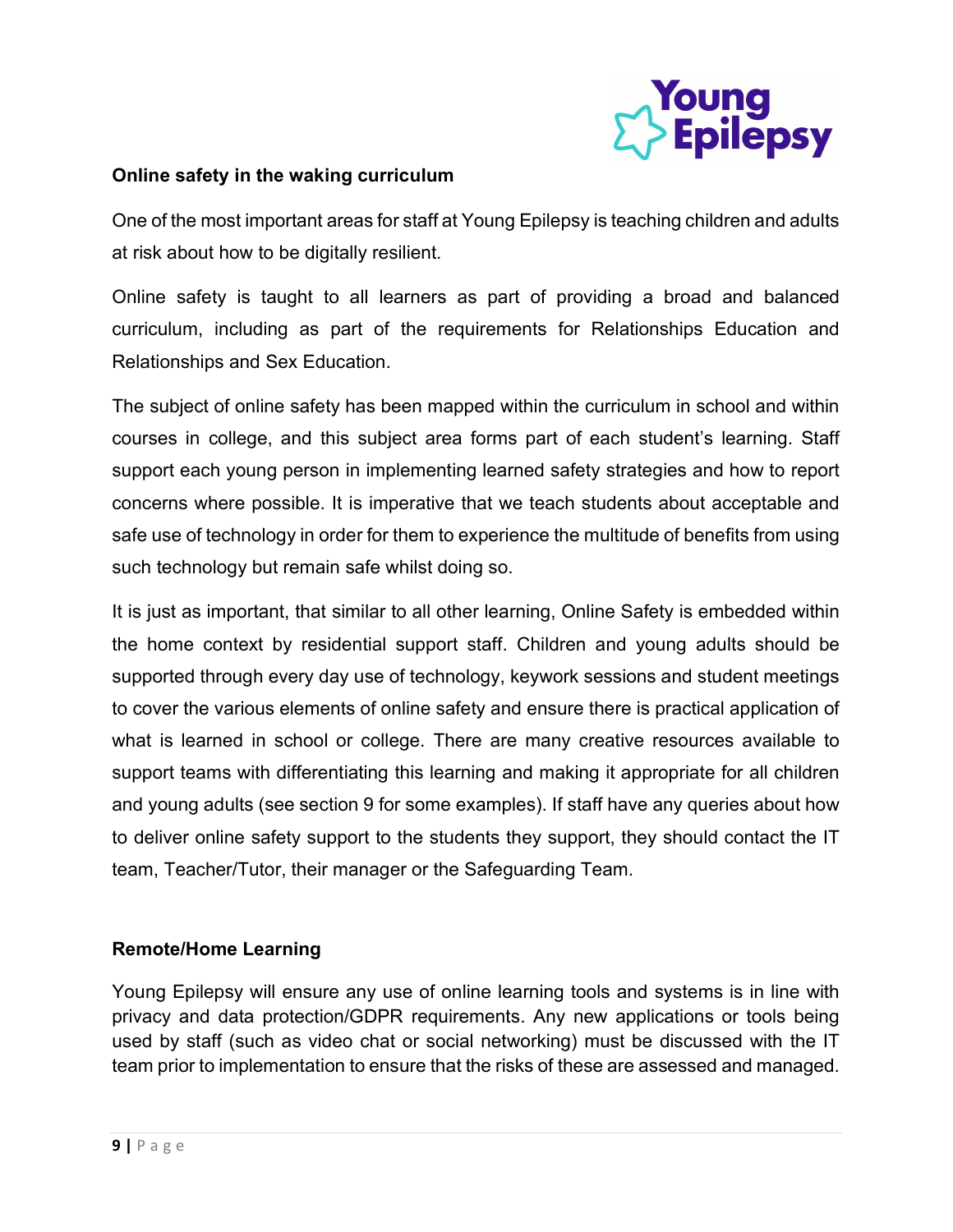

It is important that all staff who interact with students, including through online channels, continue to look out for signs that they may be at risk. Any such concerns should be dealt with as per our policy and where appropriate referrals should still be made to children's or adults social care and as required the police.

Young Epilepsy education team should be mindful of contextual circumstances and how they may affect students and their families, and take this into consideration when they are setting expectations of work at home.

If webcams/Skype etc. are to be used to deliver learning and/or keep in contact with family members during this time the following needs to be considered:

- Staff and students must wear suitable clothing, as should anyone else in the household.
- Any computers used should be in appropriate areas, for example, not in bedrooms
- Language must be professional and appropriate, including any family members in the background.
- Staff must only use platforms agreed with senior leaders and the IT manager to communicate with children and young people

Staff must follow the Safe Working Practice Agreement when communicating with students using the internet, social media or a mobile device. If staff are unsure about doing so, they must speak to their DSL. All staff will be emailed an up to date version of the Safe Working Agreement to remind them of the contents of this.

All parents/carers have been sent, via email, some guidance on how to keep their child/young person safe at home. This will be updated as appropriate and circulated to all parents/carers.

## Web Content Filtering

The organisation subscribes to Smoothwall, which applies filtering, monitoring and firewall solutions to the Wi-Fi. This applies to all access to Young Epilepsy Wi-Fi 33 by students, staff and visitors.

Content in the following categories is blocked on our corporate network:

- Known malicious sites
- Gambling
- Piracy and copyright theft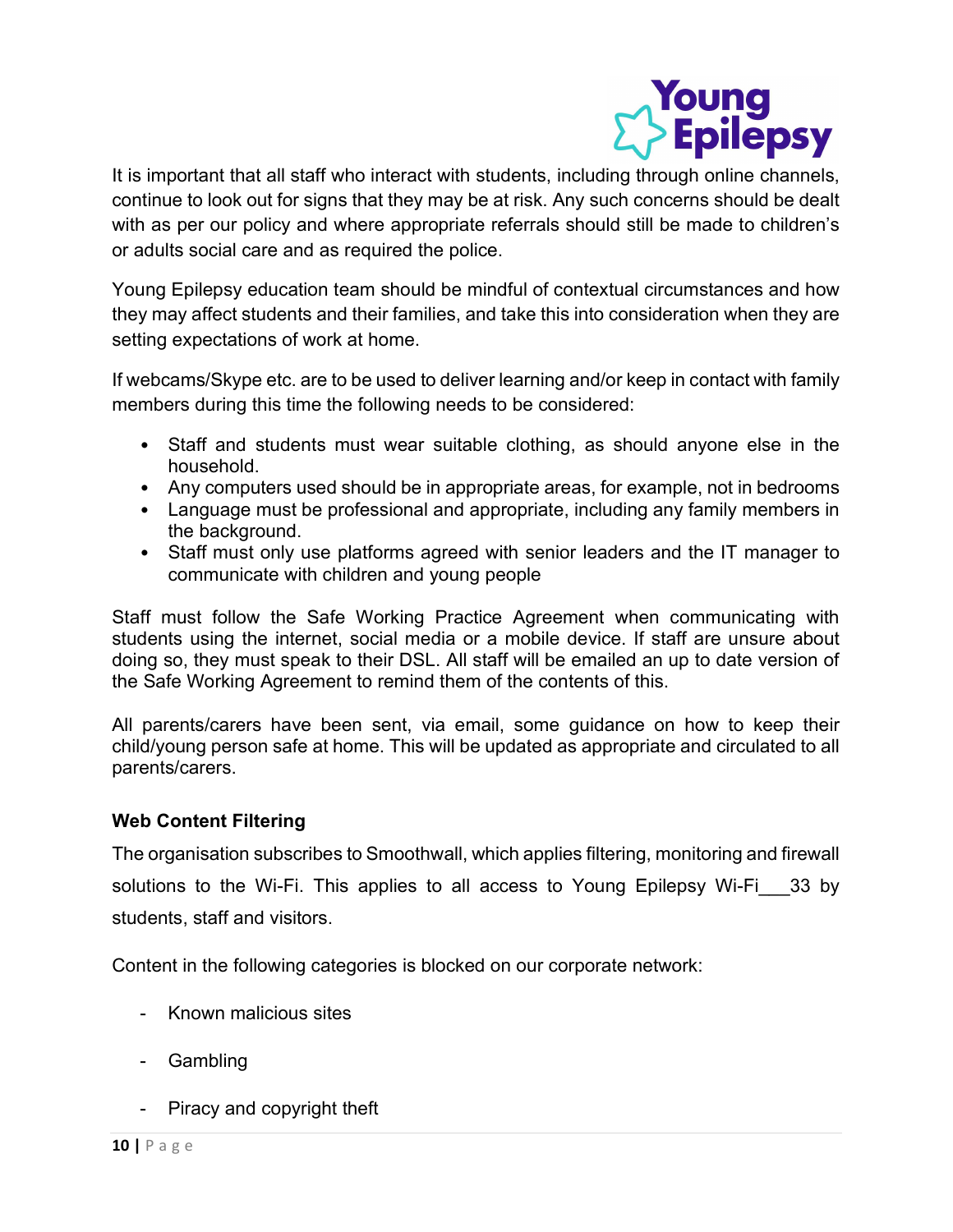

- Malware/hacking
- Pro-self harm, eating disorder or suicide content
- Insecure shopping sites
- **Pornography**
- Terrorism and violence
- Adult offensive content
- **Bullying**
- Drugs/substance misuse

If staff or students find a legitimate web page necessary for daily tasks that are filtered, they will have the opportunity to request this page to be unblocked from the IT team.

If staff plan to use a website as part of a lesson or presentation, they should check in advance to ensure that the site is not filtered. The IT Helpdesk is not always able to respond to unblock requests at short notice and can therefore not guarantee that a site will be available when needed.

If any staff discover unfiltered content that they deem to be unsafe, malicious, or offensive they should report this to the IT Helpdesk so that this can be added to our web filter.

Access to the web is via user groups as follows:

- 1. Students under the age of 18 years
- 2. Students over the age of 18 years with capacity
- 3. Students over the age of 18 years without capacity
- 4. Staff
- 5. Visitors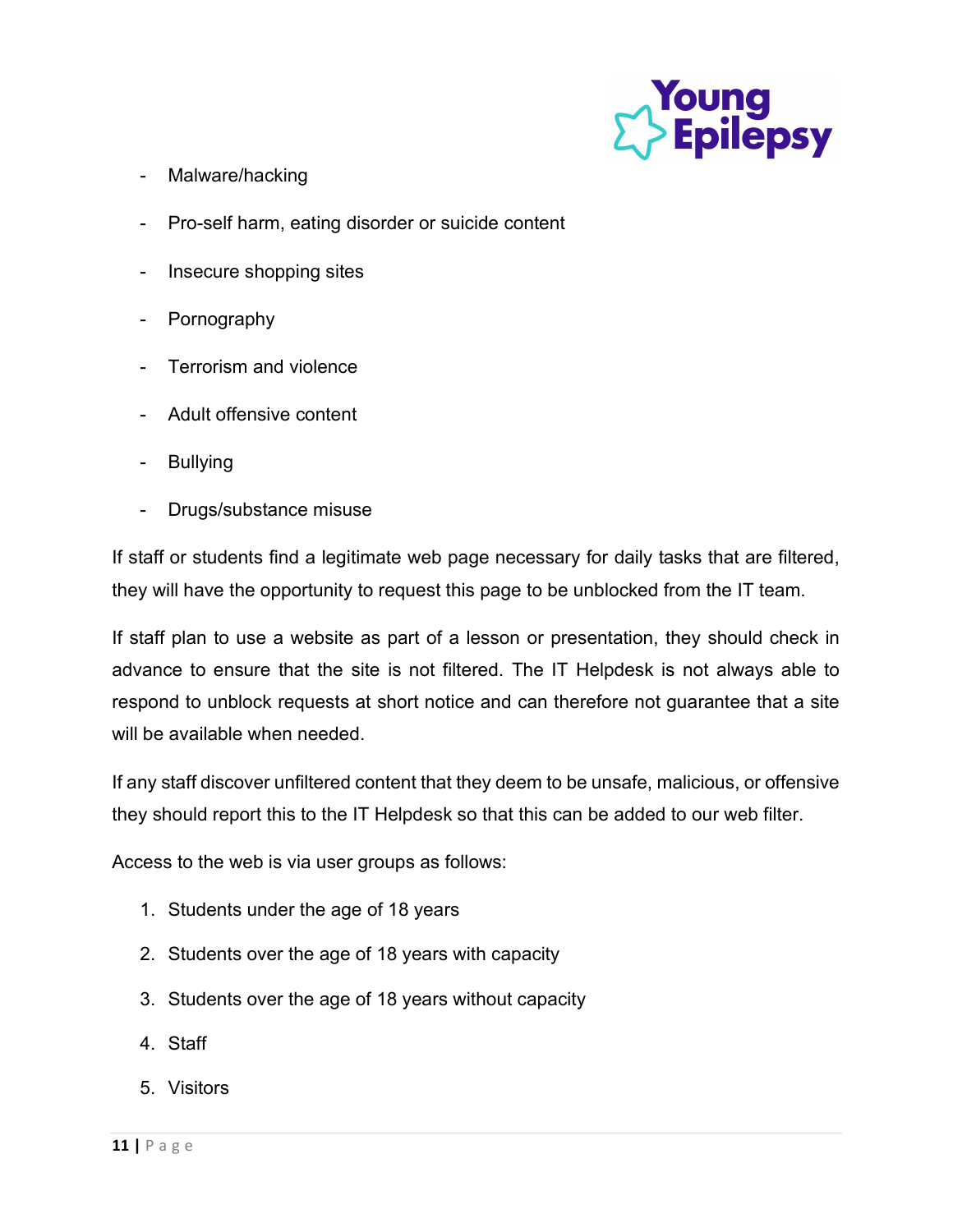

Students that are specifically risk assessed and require personalised access rules to the internet can be allocated personalised policies as required (as per their online safety risk assessment).

Specific allowances that override or add sites within these categories can be configured.

Where a particular risk is identified for a student, their profile may need to be changed temporarily to protect them. The House Manager /Teacher/ Tutor must inform the Safeguarding Team and the IT Team when they believe a change in the students' profile is necessary to safeguard them from harm. The student's Online Safety Risk Assessment must then be reviewed when any changes are made.

The organisation will take reasonable measures to prevent access to inappropriate materials. However, due to the global nature of the internet and its content, it is not always possible to guarantee that such material will never appear on any computer. In the event that such materials are accessed, these must be reported to the IT department so that these sites may be added to the filtered list. Certain sites and programmes are deemed as prohibited (due to being illegal) and will not be available to any user.

## Web Monitoring

The Young Epilepsy IT Team are responsible for the operation of Smoothwall and its monitoring of web access by all user groups. Where concerns are raised through this, regarding staff conduct, these are immediately brought to the attention of the Lead DSL and appropriate Manager & Director, and they are then managed under the Young Epilepsy disciplinary procedure as appropriate.

## Staff training

At Young Epilepsy, we ensure that all staff working with students are trained in understanding online safety, during core induction & within their probationary period. The training covers the risks and benefits of internet access and technology use and support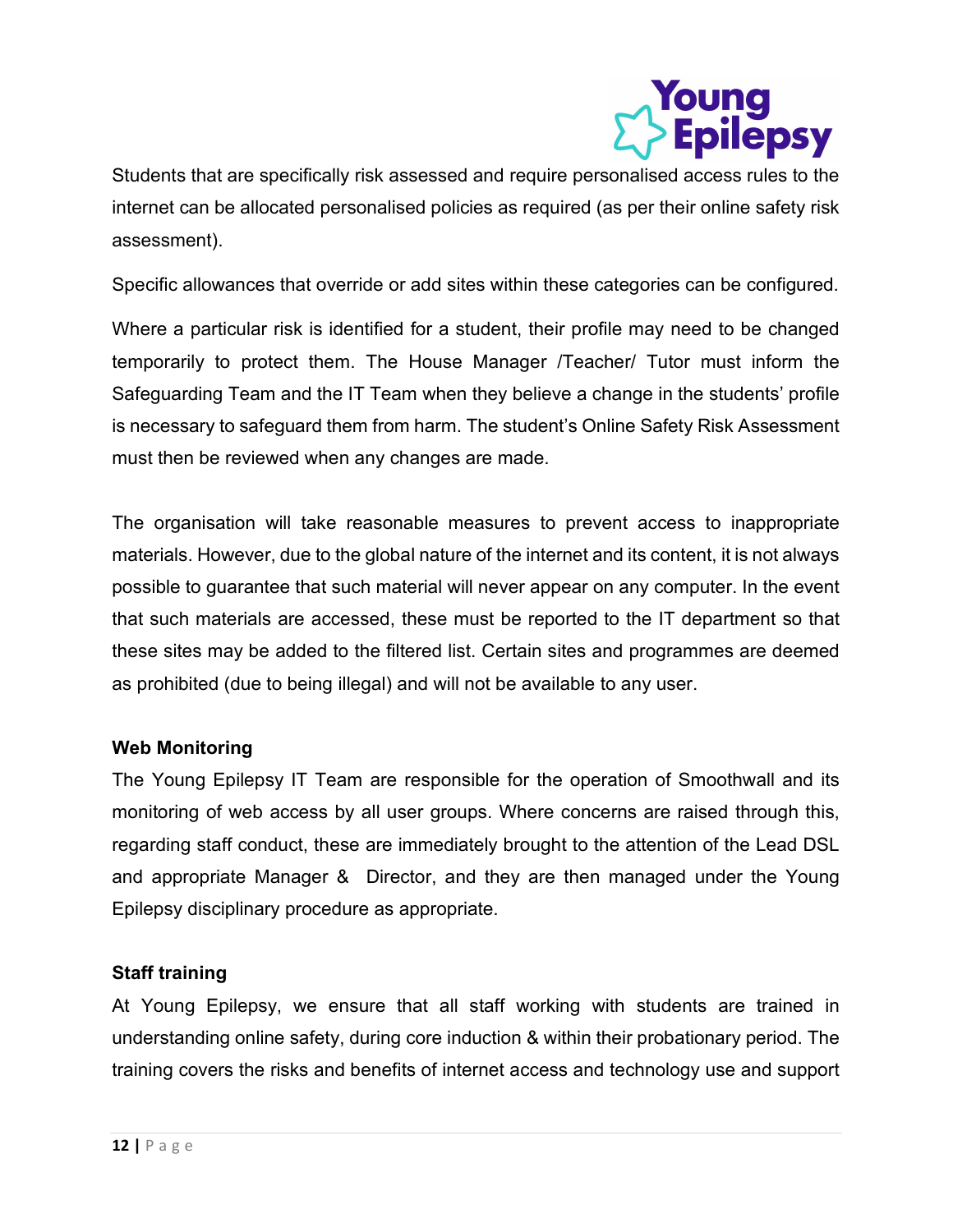

the staff to know what to do if they are concerned about a student's safety online and how to support students to use the internet and devices safely.

The Trustees and Governors are provided with updates relating to Online Safety through the board reports.

The Safeguarding Team and relevant members of the IT Team will receive regular updates through events and reading materials/guidance relevant to online safety.

## Communications

The Young Epilepsy email service may be regarded as safe and secure and is monitored. Users should be aware that email communications are monitored. Staff and students should therefore use only the Young Epilepsy email service to communicate with others when on site or on remote access systems. Staff are reminded however that the use of their Young Epilepsy email should be for professional matters only.

Users must immediately report, to a manager, the IT Team or the DSL, the receipt of any communication that makes them feel uncomfortable, or that they feel is offensive, discriminatory, threatening or bullying in nature and must not respond to any such communication.

Any digital communication between staff to students or parents / carers (email, social media, chat, blogs etc.) must be professional in tone and content. These communications may only take place on official (monitored) Young Epilepsy systems. Staff's personal email addresses, text messaging or social media must not be used for these communications.

Students must be taught about online safety issues, such as the risks attached to the sharing of personal details. They are taught strategies to deal with inappropriate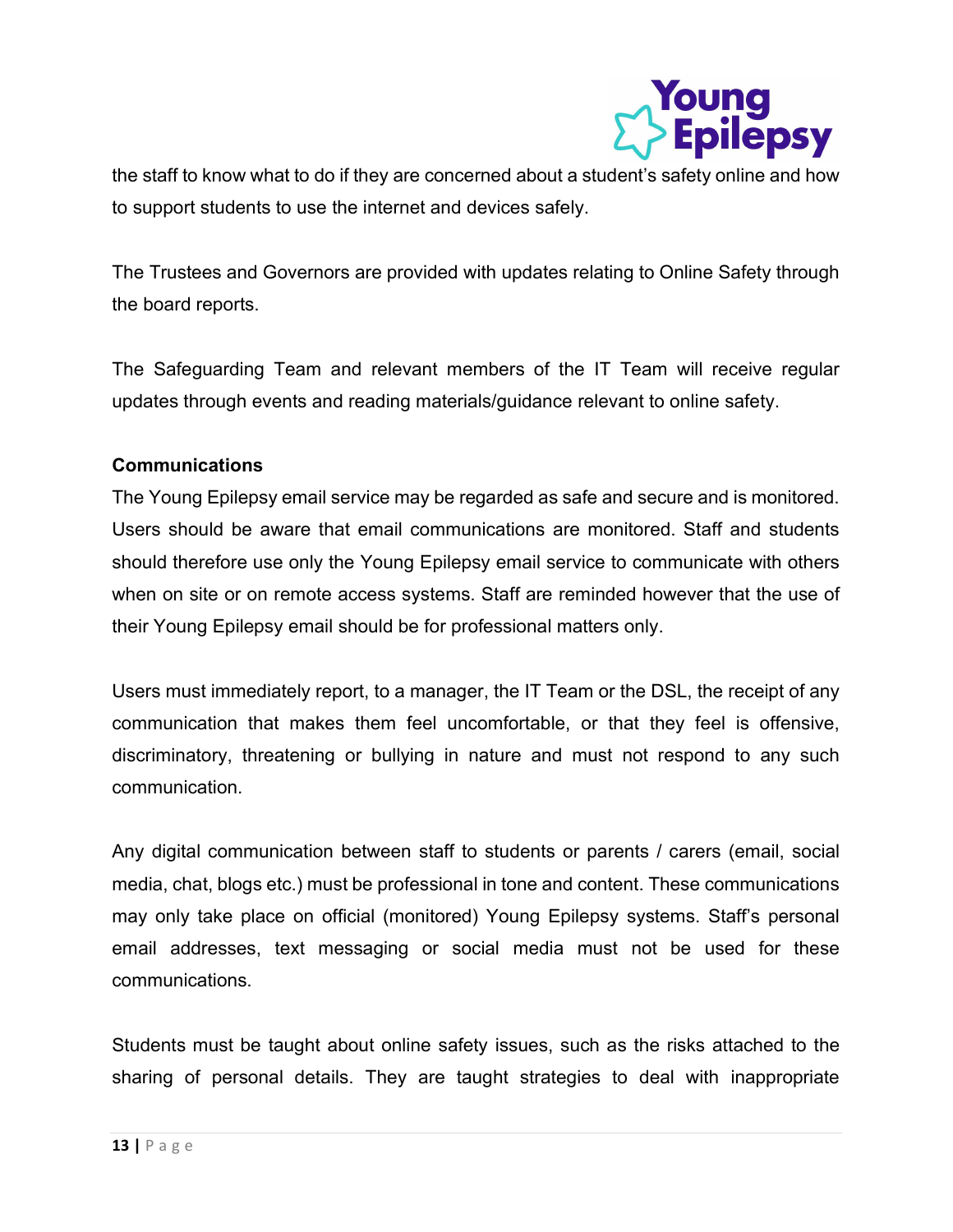

communications and reminded of the need to communicate appropriately when using digital technologies.

## Social Media

Some students at Young Epilepsy choose to access social media.

Students should only access social networking sites if they are old enough to have an account (e.g. to use Facebook you must be 13 years or over).

Students are given advice on security and privacy settings when using social networking sites by staff supporting them both in education and residential services.

As persons in a position of trust, staff should not befriend students on social networking sites. Further advice regarding this relationship is available in Young Epilepsy Child and Adult Protection and Safeguarding Procedures and Safe Working Practice Agreement.

Staff are required to familiarise themselves with Young Epilepsy's Social Media Guidance and act within this. It is important to be aware that even without engaging with students, ex-students, parents or carers on social media, they may still be able to access your information. Please ensure your settings are private.

## Think before you post

It is important to realise that even the strictest privacy settings have limitations. This is because, once something is online, it can be copied and redistributed. If you are unsure whether something you post online could compromise your professionalism or your reputation, you should think about what the information means for you in practice and

how it affects your role as a person in a position of trust. It is also important to consider who and what you associate with on social media. For example, acknowledging someone else's post

can imply that you endorse or support their point of view. You should consider the possibility of other people mentioning you in inappropriate posts. If you have used social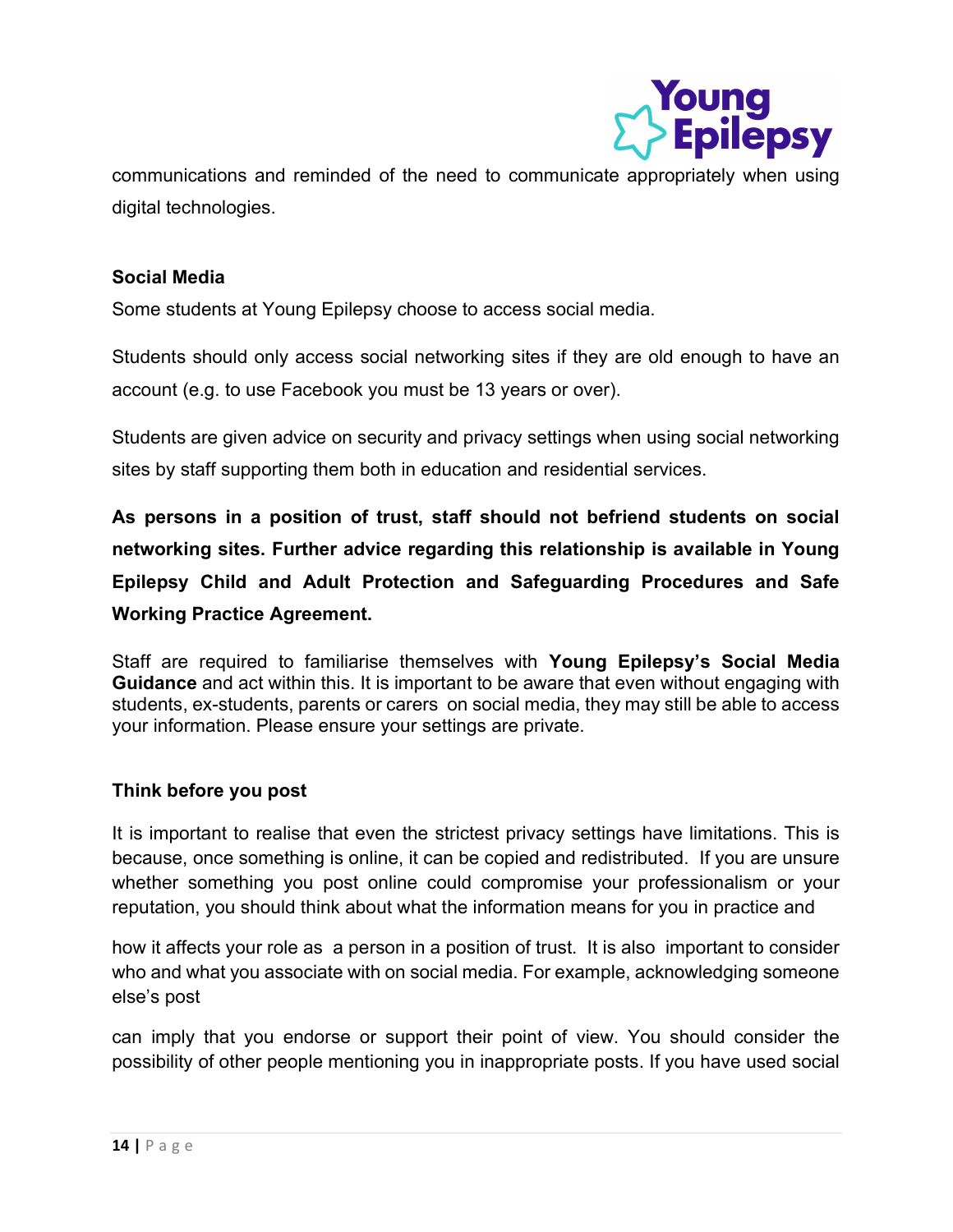

media for a number of years, it is important to consider, what you have posted online in the past.

Staff should also ensure that:

- No reference should be made in social media to students, parents / carers or Young Epilepsy staff
- They do not engage in online discussion on personal matters relating to members of Young Epilepsy's community
- They do not share images or memes etc which may compromise their professional status and the reputation of the Charity.
- Personal opinions should not be attributed to the Charity
- Security settings on personal social media profiles are regularly checked to minimise risk of loss of personal information.
- They must never use student devices for their own purposes and/or use their own log in on a student device.

Staff personal use:

- Personal communications are those made via a personal social media account. In all cases, where a personal account is used which associates itself with the Charity or impacts on the Charity, it must be made clear that the member of staff is not communicating on behalf of the Charity with an appropriate disclaimer. Such personal communications are within the scope of this policy.
- Personal communications which do not refer to or impact upon the Charity are outside the scope of this procedure.
- Where excessive personal use of social media at work is suspected, and considered to be interfering with relevant duties, disciplinary action may be taken.

## Emerging Technologies

Emerging technologies are examined for their benefits and where appropriate, a risk assessment will be formulated before its use is permitted. The appropriate use of learning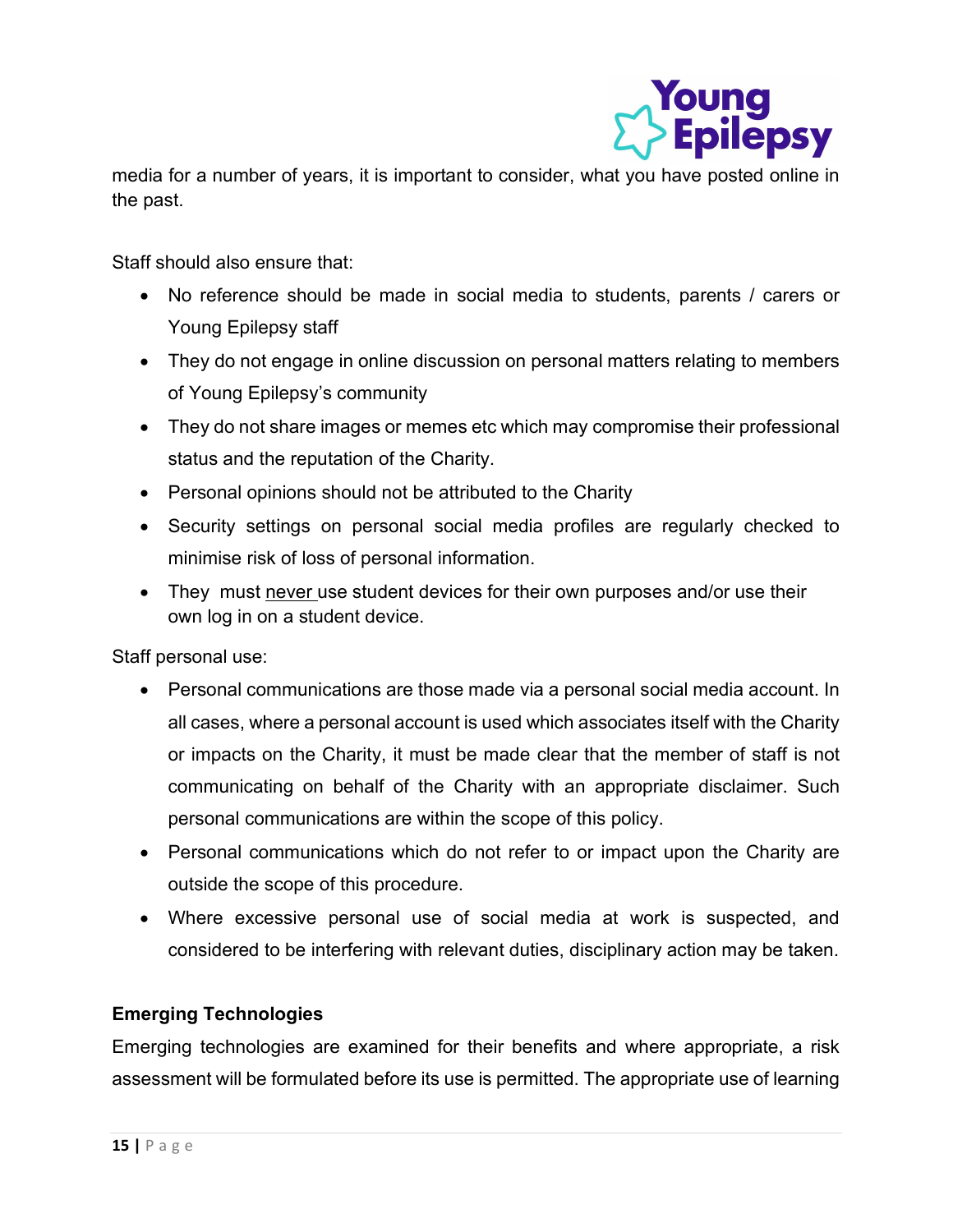

platforms will be discussed as the technology becomes available within the educational settings, with regular reviews regarding their impact, use and efficacy.

## Photography and Videos

The development of digital imaging technologies has created significant benefits to learning, maintaining relationships with others and social interaction. However, staff, parents / carers and students need to be aware of the risks associated with publishing digital images on the internet. Such images may provide avenues for cyberbullying or grooming to take place. Digital images may remain available on the internet forever and may cause harm or embarrassment to individuals in the short or longer term.

Young Epilepsy staff will inform and educate students, parents and staff about these risks and will implement policies to reduce the likelihood of the potential for harm.

- When using digital images, staff must inform and educate students about the risks associated with taking, using, sharing and distributing images. Staff should read the Information Governance guidance related to photography.
- Staff must only use a Young Epilepsy device when taking a photo or video of a student.
- Staff must ensure that the necessary consent is in place and that if a student has capacity to agree to a photo / video, their consent has been given. Where consent is given or declined, this should be recorded.
- Staff must ensure that where photos are taken of students on a Young Epilepsy device, these photos are for a clear purpose and that there are no inappropriate photos of students, or photos that could be misinterpreted as inappropriate.
- Staff should never take photos on any device of a student in a state of undress, in their underwear or nude. The only exception to this is where a photo is taken of a student in a swimming / hydro pool where there is a clear professional justification of the image.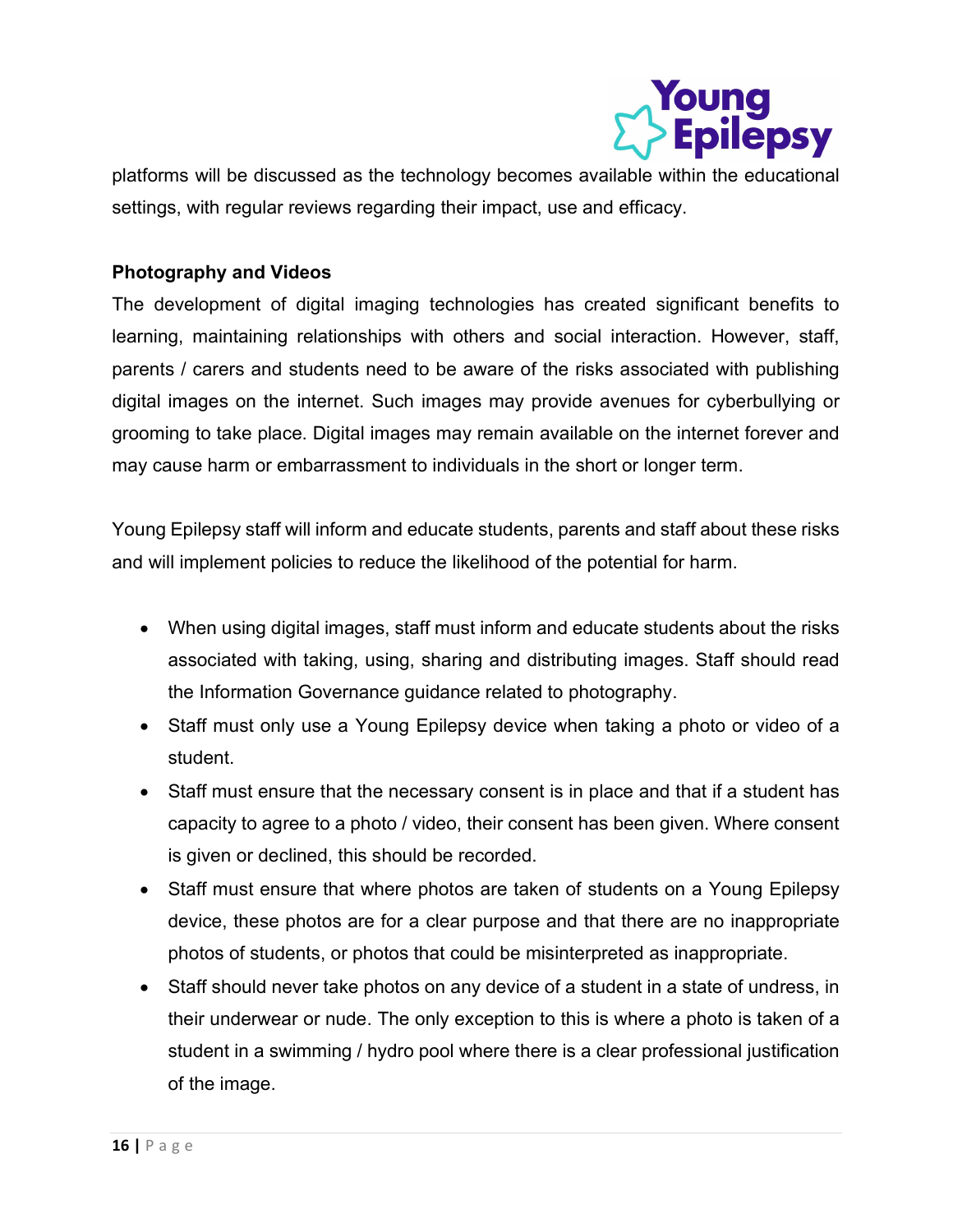

- Staff must also take caution with saving and distributing photos. Photos of students must only be emailed from a Young Epilepsy email account and with a clear explanation for why the photos are being distributed, and this must remain within the remit of the consent given. The photos or videos must be stored securely on the Young Epilepsy network.
- Managers are expected to have systems in place to check and delete photos on any device at least weekly.

The physiotherapy team take photos of students in their spinal clinic. These photos are taken with a Young Epilepsy device and explicit consent is always gained and recorded for these purposes. Please see the Therapy Photographing of Injuries Procedure for further information. These photos will show students with their spine exposed (therefore with no clothing on their torso) but with their lower body clothed. The physiotherapist is responsible for ensuring that any such photos taken are stored safely and only the necessary therapists have access to these photos. If the photos need to be distributed to staff teams, there must be a clear rationale for this and an accompanying statement to the receiving staff, about what the purpose of these photos is and that the images must under no circumstances be distributed further.

The Safeguarding Team or Medical Professionals at Young Epilepsy may, in exceptional circumstances, be required to take photos of injuries or bruising on students. Such photos must only be taken on a Young Epilepsy devise and by someone within the Safeguarding or Medical Teams and due caution must be taken with regards to the parts of the body captured within the image and how the image is shared and stored. Advice should be sought from the Safeguarding Manager in such instances.

## Mobile Phones

At Young Epilepsy, staff must agree to and sign the Safe Working Practice Agreement, which outlines the guidance for personal mobile phone use.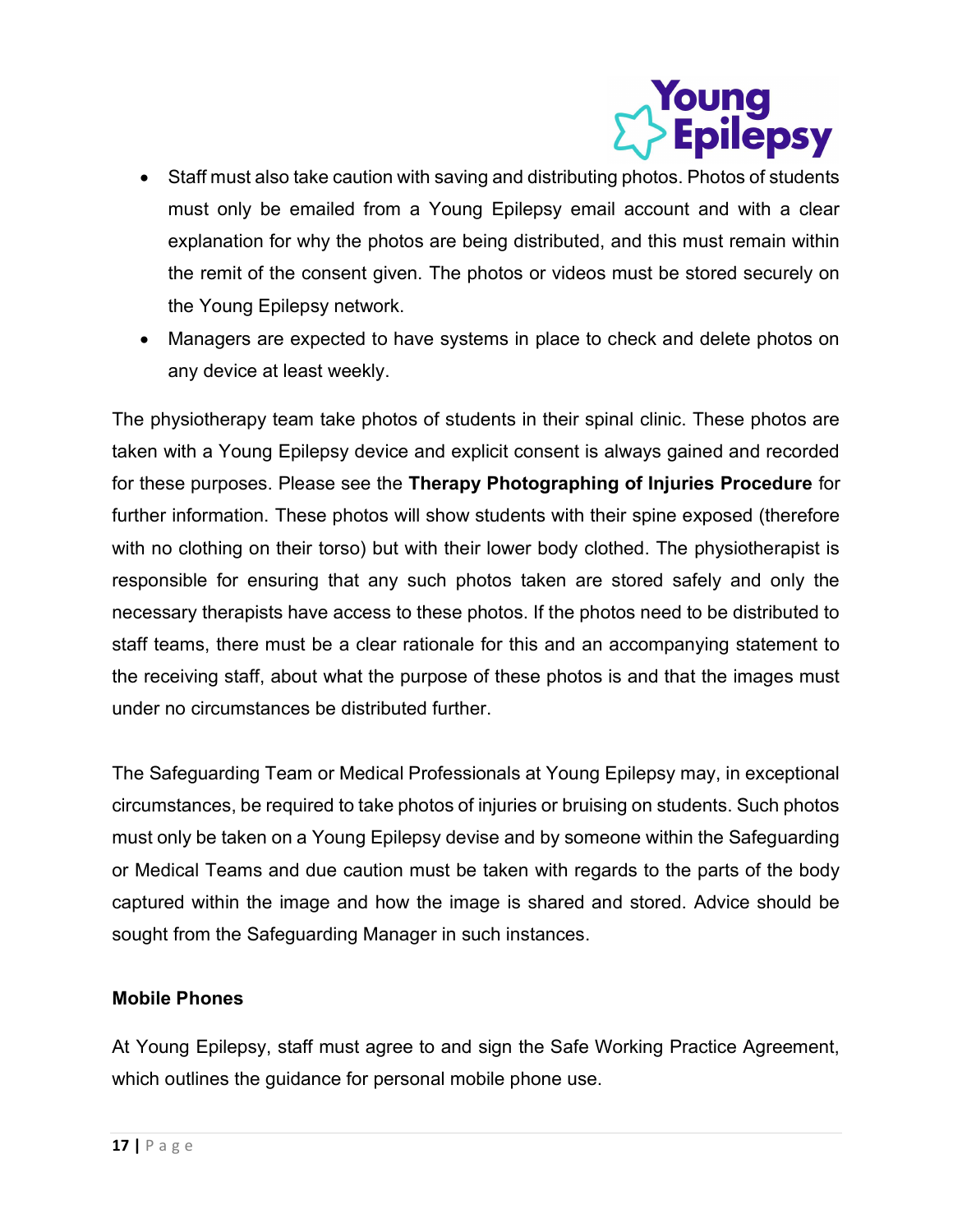

Where students have mobile phones, staff must ensure that students are supported to use their devices safely and appropriately. The Student Agreement provides guidance to students about their roles and responsibilities around use of mobile phones. Students should not use mobile phones whilst in lessons at school or college. Like in any other family setting, within our role of loco parentis there may also be occasions when there are agreed deadlines set for students to use their phones and any other personal mobile devices. For example, it may be agreed that a student switches off their phone at 10pm if their mobile phone use is deemed to be having a negative impact on their attendance at school or college or an impact on their mood.

## See Young Epilepsy's Use of Mobile Devices Procedure for more information.

## Appropriate Use

Within the student contract there is clarification about the expectations and responsibilities of students when accessing the internet and Young Epilepsy's devices. This information is also conveyed to parents / carers of students when their son / daughter commences their placement at Young Epilepsy.

The expectations and responsibilities of staff's use of the internet and devices is incorporated in to the Safe Working Practice Agreement (alongside IT Policies and Procedures) which all staff must sign when they join Young Epilepsy. Staff who are found to be using the internet or any mobile devices in an inappropriate, illegal or harmful way may be subject to action under the disciplinary policy and procedures. Staff must read and act as per the guidance outlined in the IT policy and procedure.

Any access to material believed to be illegal will be reported immediately to the appropriate agencies, such as the IWF, the police and/or CEOP.

## Support for Parents and Carers

Some parents and carers have only a limited understanding of online safety risks and issues, yet they play an essential role in the education of their children and in the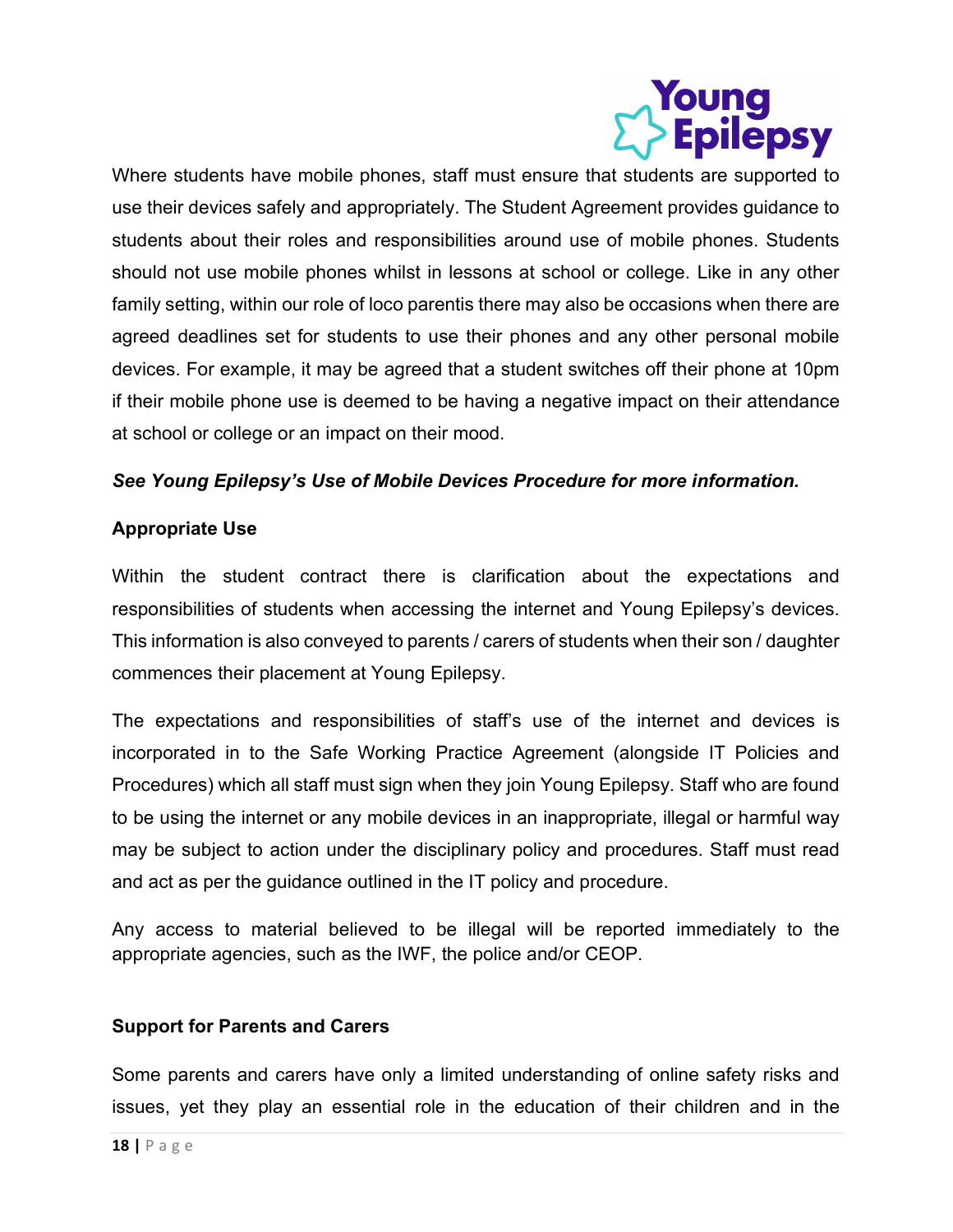

monitoring / regulation of the children's online behaviours. Parents may underestimate how often children and young people come across potentially harmful and inappropriate material on the internet and may be unsure about how to respond.

Young Epilepsy will therefore seek to provide information and awareness to parents and carers through:

- Curriculum activities
- Letters, newsletters and the web site,
- High profile events / campaigns e.g. Safer Internet Day
- Reference to the relevant web sites / publications e.g. swgfl.org.uk www.saferinternet.org.uk/ http://www.childnet.com/parents-and-carers (see appendix for further links / resources)

## 5. ROLES AND RESPONSIBILITIES

#### All Staff

All Young Epilepsy staff have a duty of care to all of the children and young adults that are supported by the organisation. This duty of care involves safeguarding students and so all staff must:

- Ensure that they have an up to date awareness of online safety matters and the Online Safety Policy and Procedures.
- Read, understand and follow the Safe Working Practice Agreement and IT Acceptable Use agreement.
- Report any concerns about online safety to the Safeguarding Team.
- Help students they support to understand how to stay safe online
- Role model safe and positive use of technology and the internet.
- Report any concerns relating to online safety immediately as per this procedure and the Child and Adult Protection and Safeguarding Procedure.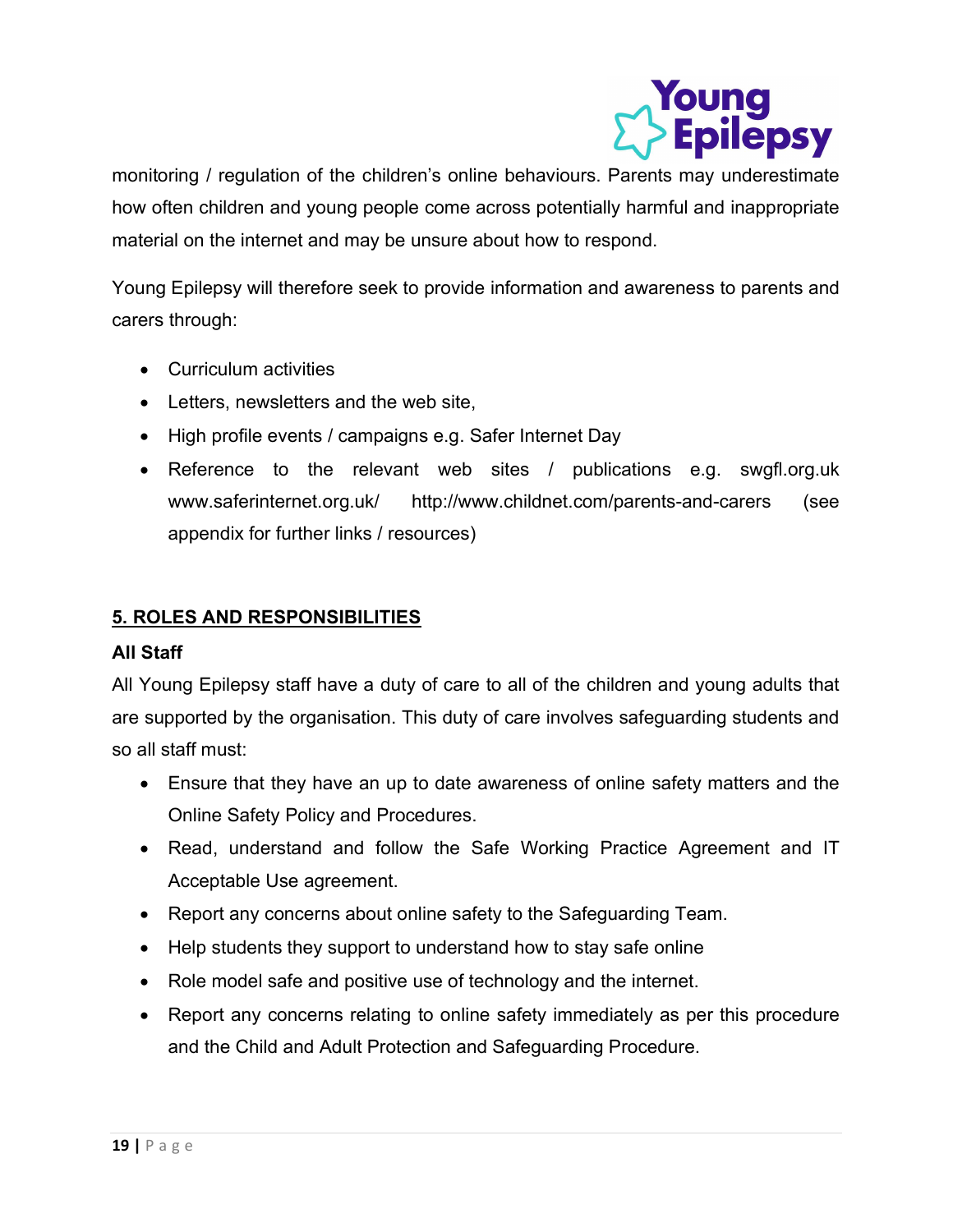

## Tutors / Teachers and House Managers

As the persons responsible for the day-to-day planning, reviewing and management of learner activities, the tutor / teacher and unit manager for each learner must ensure that:

- Staff in their area are fully aware of their responsibility and how to implement the policy through training and guidance
- A risk assessment for each student is carried out and communicated to all relevant members of staff where appropriate, parents and carers are informed of the outcome of the risk assessment and the impact of this on the student's access is explained
- The IT Department is informed when a student's access to the internet does not fall in to the 'typical' user group or where personalised access is required.
- Students are supervised and the appropriate services informed of any breaches of the policy
- Online safety issues are embedded in all aspects of the curriculum and other activities
- They monitor the use of digital technologies, mobile devices, cameras etc. and implement current policies with regard to these devices

## Online Safety Coordinators in school and college

There are online safety coordinators in St Piers School (Danny Hulme), St Piers Adult Residential Services ( Stacey Tester & Lucy Lyon) and in St Piers College ( Lisa Bush) who are responsible for:

- Developing a safe culture within the school with regards to use of technology
- Being the main point of contact on issues relating to online safety in the school
- Raising awareness and understanding of online safety issues amongst staff and parents and carers
- Keeping up with relevant online safety legislation
- Supporting the Lead DSL to update policies, procedures and training related to online safety.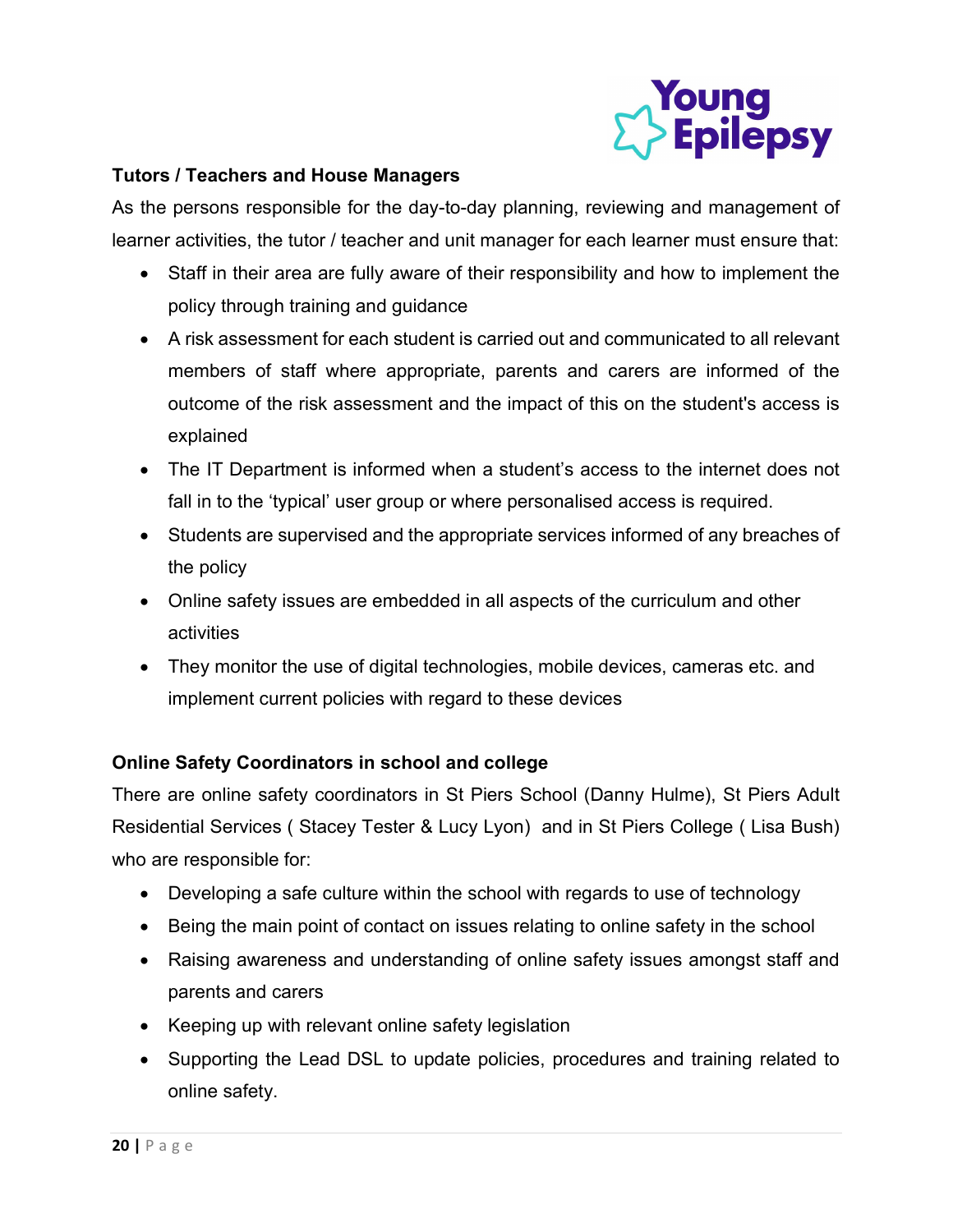

## Education and Residential Services Senior Management

As the persons responsible for the care and education of the learners, the senior management teams of the Education and Residential Services Departments should ensure that:

- All students in their care are given access to technology as appropriate
- Risk assessments for their students are carried out, reviewed and are appropriate for the needs of the specific learner
- Staff and student access in their departments is monitored and any actions needed are followed up appropriately
- Staff attend training on Online Safety

## Information Governance Steering Group

The Information Governance Steering Group has delegated authority from the Chief Executive, for the implementation and annual review of Young Epilepsy's Information Technology Policies and governance, and for re-issuing them each year following their approval by the Executive.

## IT Team

The Network Manager ensures that the technical infrastructure at Young Epilepsy is not open to misuse or attack and that the organisation is compliant with online technical requirements. They also have responsibility for the commissioning, implementation and day-to-day operations of the filtering system in place and works with the Safeguarding Manager to monitor online activity.

The Information Systems Manager is responsible for the day-to-day management of information security activities and responding to Information Security Incidents.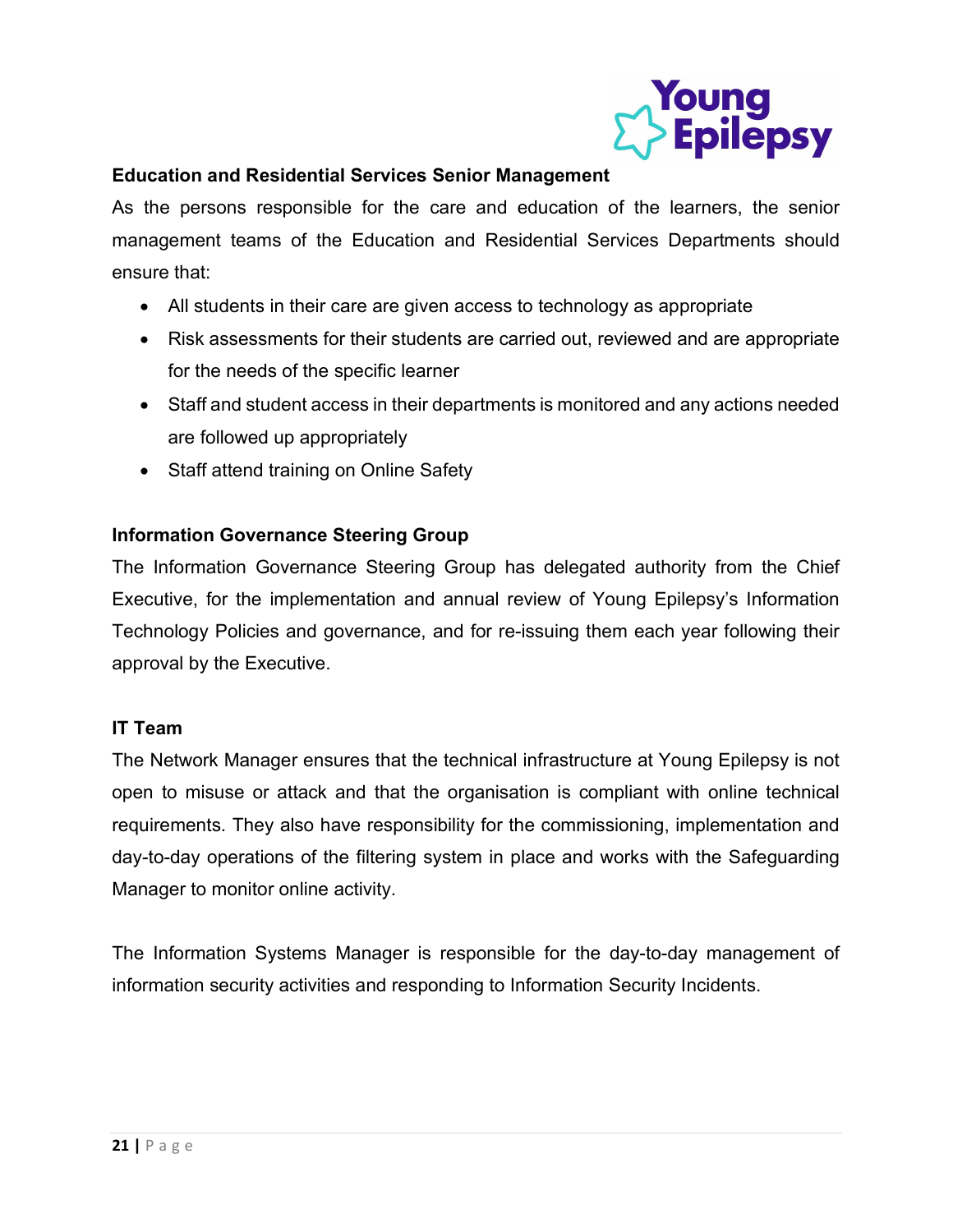

The IT Services Department will provide access to ICT facilities for all students based on the outcome of the risk assessment and as advised by the Senior Management team. They will also provide reports on student usage when requested.

The IT Helpdesk will additionally support student personal device's access and connect to Young Epilepsy's systems; they cannot however provide support for hardware or software failure of such devices.

## Safeguarding Team

All staff are responsible for reporting any suspected concerns regarding the safety and wellbeing of a student, or the worrying behaviour of an adult to the Designated Safeguarding Lead ( DSL) at the earliest opportunity. Where there is a concern of a student accessing or being at risk of accessing harmful or inappropriate content, or are being abused or harmed through technology, staff must report this immediately to the DSL. They will respond appropriately to all incidents or devolve actions as necessary.

The Lead DSL works with the Network Manager to ensure the monitoring and filtering systems across the site are appropriate and as effective as possible.

## **Trustees**

The Trust Board has overall responsibility within Young Epilepsy for safeguarding the children and young adults that are supported by the organisation. This includes, safeguarding them from online risks.

The Trust Board will be responsible for ratifying the Online Safety Policy and Procedures and monitoring the effectiveness of their implementation.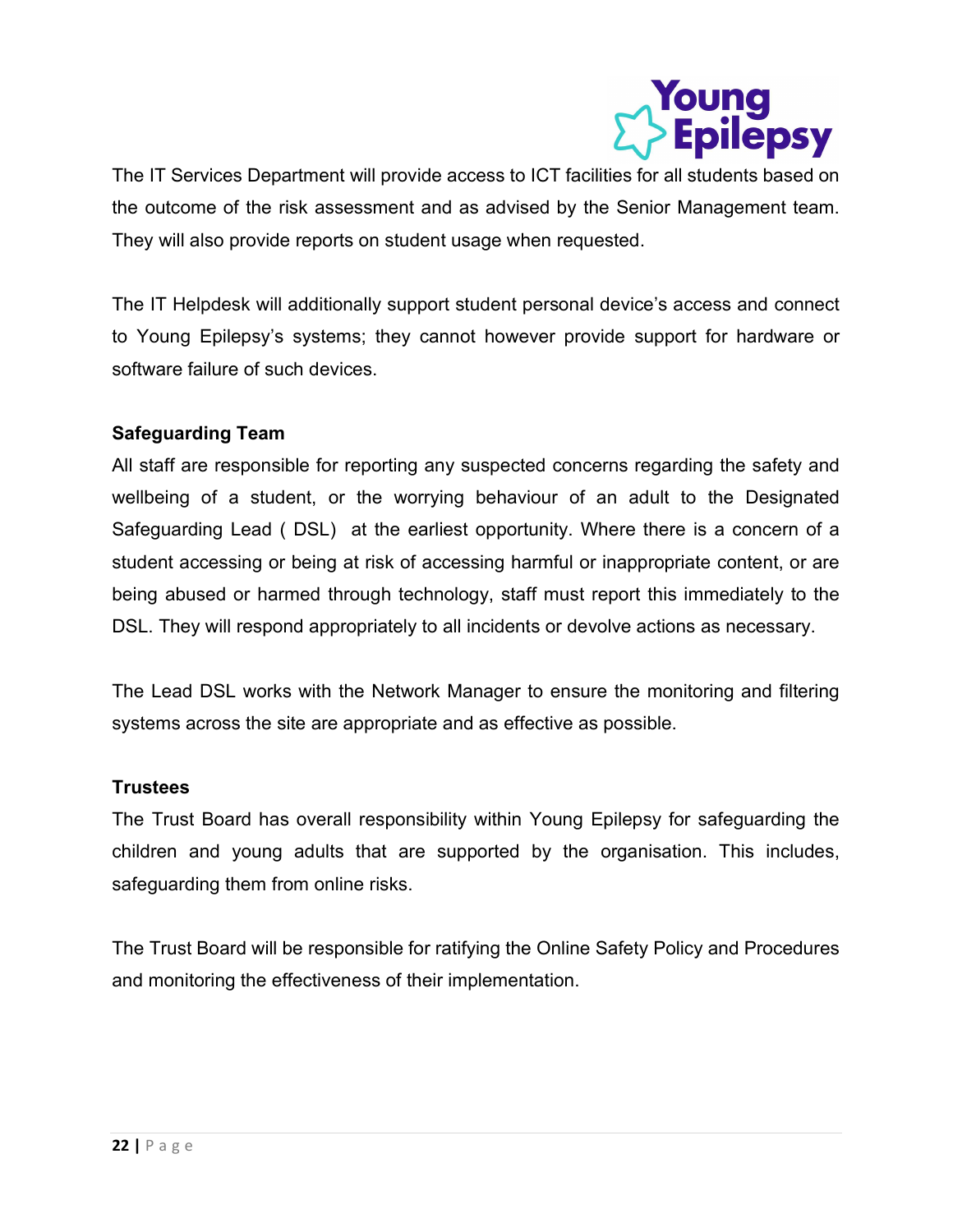

## **Governors**

Keeping Children Safe in Education (2021) states:

Governing bodies and proprietors should ensure that children are taught about safeguarding, including online safety, and recognise that a one size fits all approach may not be appropriate for all children, and a more personalised or contextualised approach for more vulnerable children, victims of abuse and some SEND children might be needed.

This is also a key theme within the statutory guidance relating to the Prevent Strategy, which aims to stop people being radicalised and drawn into terrorism and extremism. Keeping Children Safe in Education ( 2021) goes on to say:

Governing bodies and proprietors should ensure that, as part of the requirement for staff to undergo regular updated safeguarding training, including online safety and the requirement to ensure children are taught about safeguarding, including online safety. that safeguarding training for staff, including online safety training, is integrated, aligned and considered as part of the whole school or college safeguarding approach and wider staff training and curriculum planning.

Subsequently, the Education Governing Body are responsible for ensuring that there is compliance with the above, through challenge and monitoring of the school, college and safeguarding team.

## Visitors

All visitors who wish to access Young Epilepsy's Wi-Fi, will be given a visitor log in to do so. All visitors are provided with an online acceptable use agreement, which they must sign before accessing the Wi-Fi. All online activity across Young Epilepsy's network is then monitored in the same way as outlined earlier in this procedure.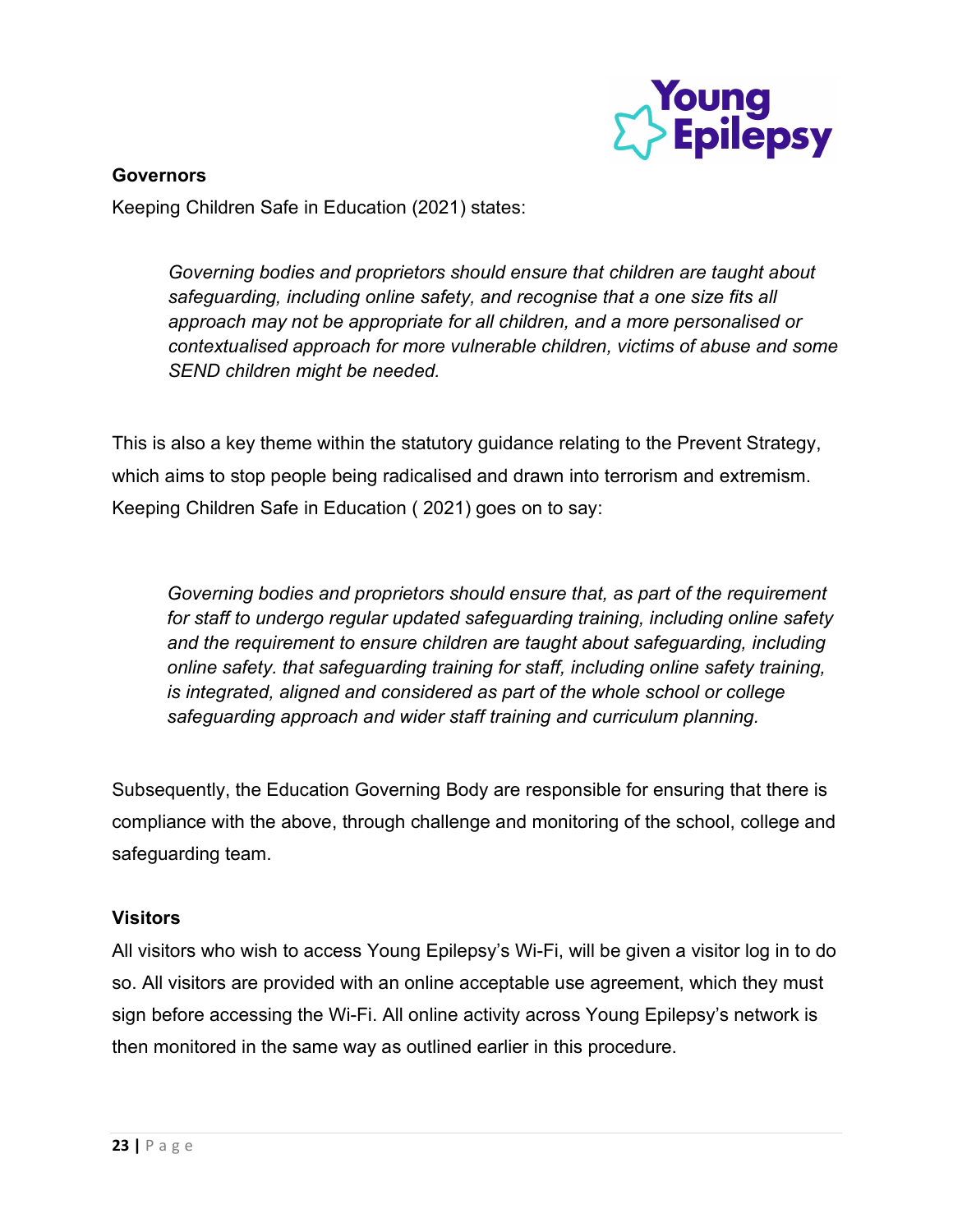

## 6. DATA PROTECTION

With effect from May 2018, the data protection arrangements for the UK changed following the European Union General Data Protection Regulation (GDPR).

At Young Epilepsy, personal data is recorded, processed, transferred and made available according to the current data protection legislation.

All staff when using IDMT's (Internet Digital and Mobile Technologies) must apply the following policies and procedures and their associated guides:

- Confidentiality Policy and Procedure
- Data Protection Policy and Procedures
- Information Governance Policy and Procedures
- Information Risk Management Policy and Procedures

These documents specify how information may be used, transferred or disclosed and can be found on the Young Epilepsy intranet.

## 7. REPORTING AND MONITORING

If a student's internet use and their safety is in question, staff must notify the appropriate DSL. If appropriate, a request can then be made by the DSL to the IT Team to access a log of the student's online activity in order to see whether they are at risk of significant harm and put measures in place to protect them.

This procedure will be reviewed annually along with the Online Safety Policy by the Governing Body with advice from the IT and Safeguarding Teams. Staff will be asked to evaluate the effectiveness of the procedures whenever they have had occasion to put them into practice as part of their Refresher Safeguarding Training.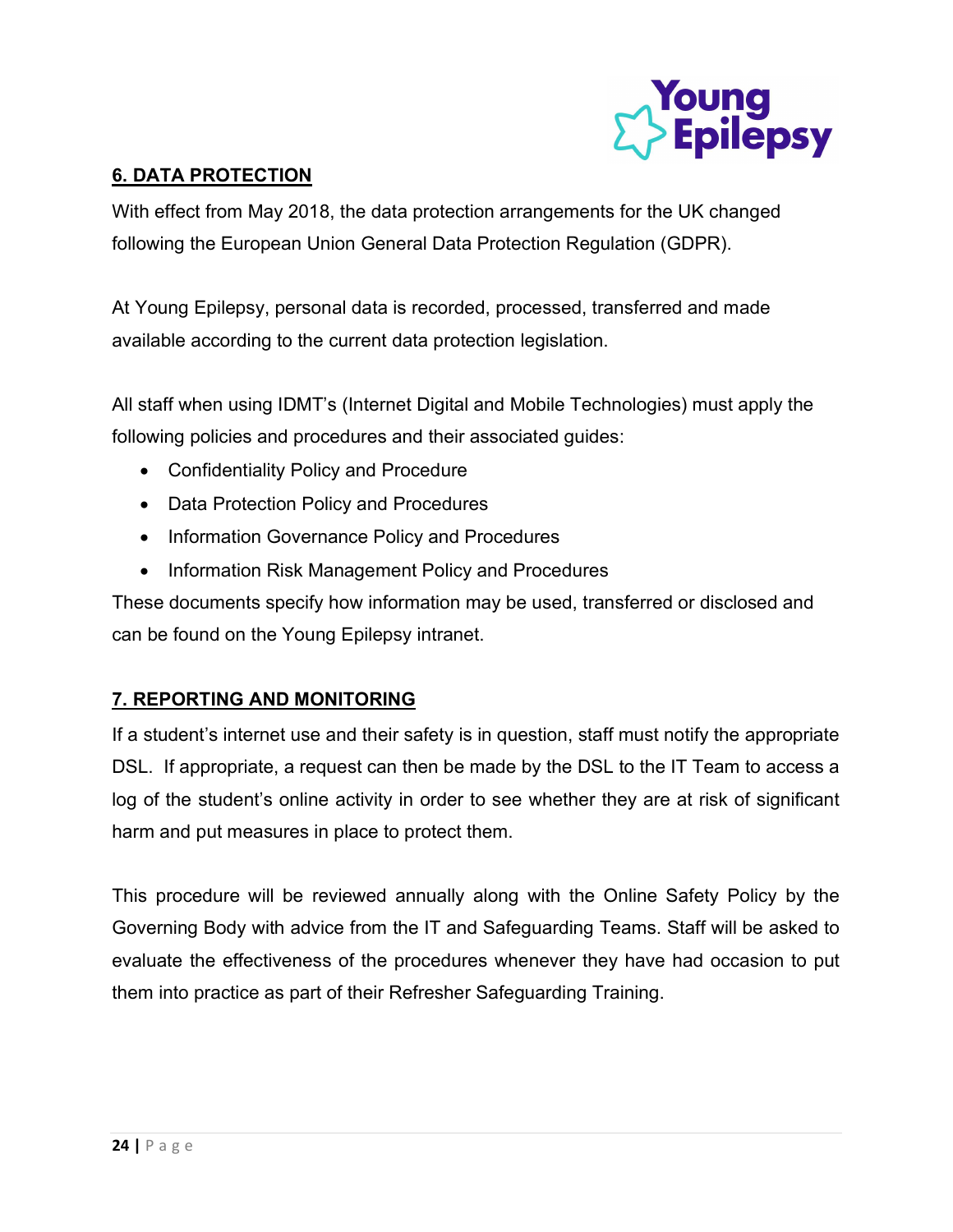# **Young<br>• Epilepsy** 8. PROCEDURE FOR MANAGING UNSUITABLE/INAPPROPRIATE ONLINE **ACTIVITY**

Some internet activity e.g. accessing child abuse images or distributing racist material is illegal and would obviously be banned from Young Epilepsy and all other technical systems. Other activities e.g. cyber-bullying would be banned and could lead to criminal prosecution. There are however a range of activities that may, generally, be legal but would be inappropriate at Young Epilepsy. The following table provides an overview of the acceptability of online behaviour:

|              |                                  | Acceptable at specific times | Acceptable for nominated users | Unacceptable | llegal         |
|--------------|----------------------------------|------------------------------|--------------------------------|--------------|----------------|
| <b>Users</b> | Child sexual abuse images-       |                              |                                |              | X              |
| Sharing      | making, producing & distributing |                              |                                |              |                |
|              | Grooming                         |                              |                                |              | $\overline{X}$ |
|              | Possession of 'extreme'          |                              |                                |              | $\overline{X}$ |
|              | pornographic imagery             |                              |                                |              |                |
|              | Criminally racist material       |                              |                                |              | X              |
|              | Pornography accessed by staff at |                              |                                | $\mathsf{X}$ |                |
|              | work                             |                              |                                |              |                |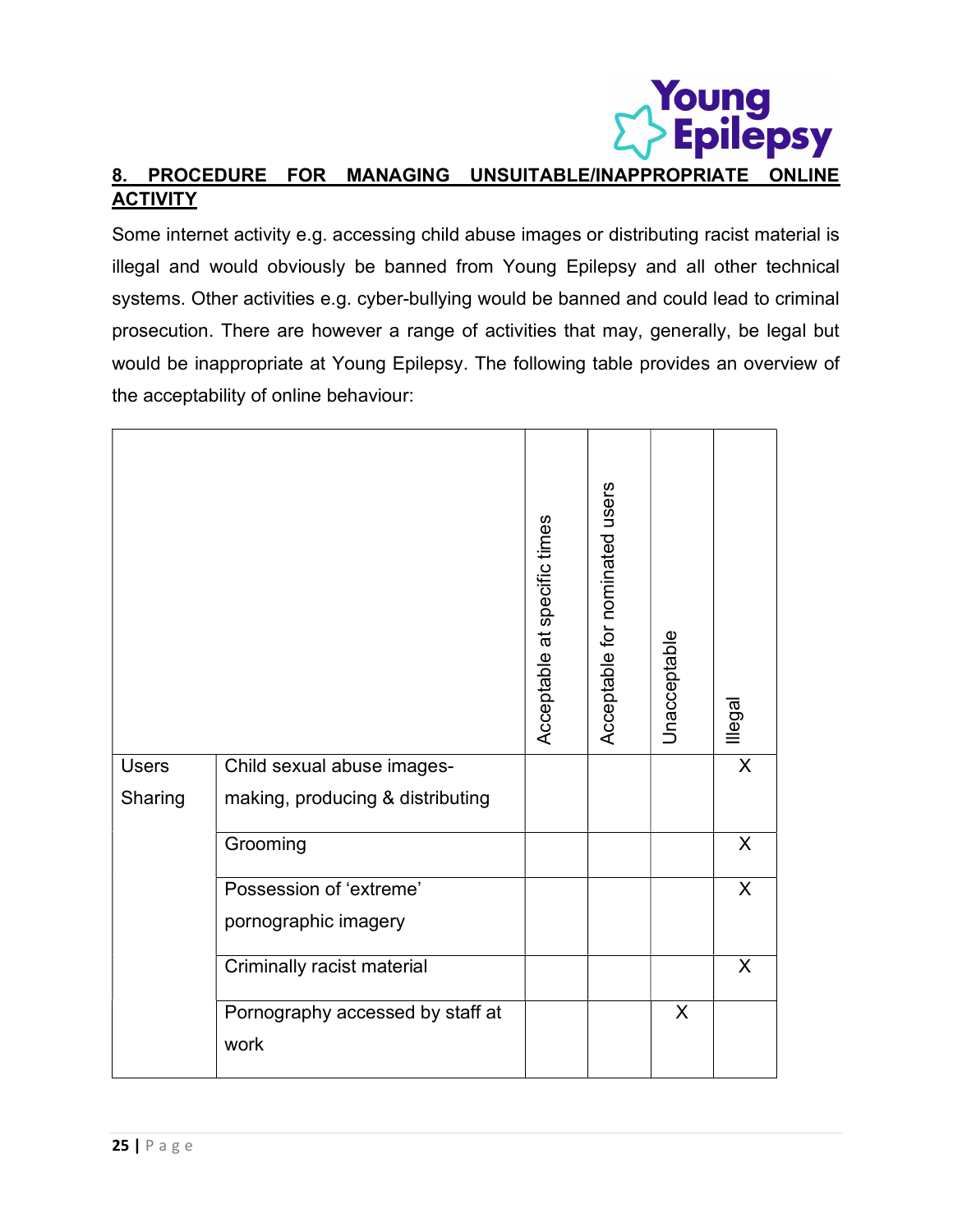|                                                |                                                   |   |   |         | <b>Young<br/>&gt; Epilepsy</b> |  |
|------------------------------------------------|---------------------------------------------------|---|---|---------|--------------------------------|--|
|                                                | Legal pornography accessed by                     | X | X |         |                                |  |
|                                                | students                                          |   |   |         |                                |  |
|                                                | Promotion of extremism or                         |   |   |         | X                              |  |
|                                                | terrorism                                         |   |   |         |                                |  |
|                                                | Promotion of any kind of                          |   |   | X       | $\mathsf{X}$                   |  |
|                                                | discrimination                                    |   |   |         |                                |  |
|                                                | Threatening behaviour including                   |   |   | X       | X                              |  |
|                                                | promotion of physical violence or                 |   |   |         |                                |  |
|                                                | mental harm                                       |   |   |         |                                |  |
|                                                | Any other information that may be                 |   |   | X       |                                |  |
|                                                | offensive to colleagues or                        |   |   |         |                                |  |
|                                                | breaches the integrity of Young                   |   |   |         |                                |  |
|                                                | Epilepsy or brings the Charity into               |   |   |         |                                |  |
|                                                | disrepute.                                        |   |   |         |                                |  |
|                                                | Using systems, applications, websites or other    |   |   | X       |                                |  |
|                                                | mechanisms that bypass filtering by the Charity   |   |   |         |                                |  |
| Infringing copyright                           |                                                   |   |   | X       |                                |  |
|                                                | Revealing or publicising confidential information |   |   | X       |                                |  |
|                                                | about the Charity, staff or students              |   |   |         |                                |  |
| Intentionally creating or propagating computer |                                                   |   |   | $\sf X$ | X                              |  |
| viruses or other harmful files or applications |                                                   |   |   |         |                                |  |
|                                                | Online gambling- students                         | X | X |         |                                |  |
|                                                | Online gambling - staff at work                   |   |   | X       |                                |  |
|                                                | Online shopping/commerce- students                | X |   |         |                                |  |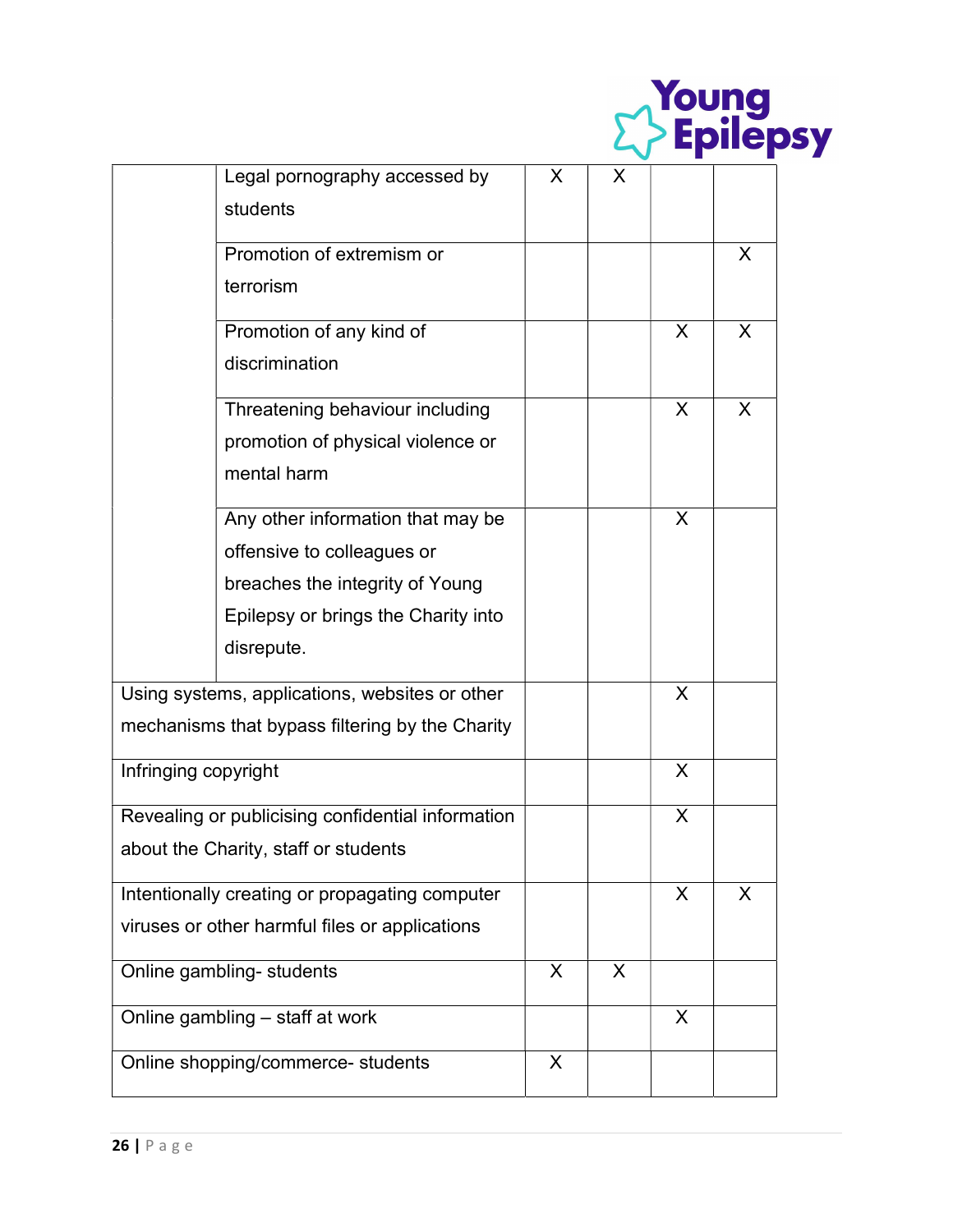|                                               |   |   | <b><i>foung</i></b><br><b>Epilepsy</b> |  |
|-----------------------------------------------|---|---|----------------------------------------|--|
| Personal online shopping/commerce- staff at   | X |   |                                        |  |
| work                                          |   |   |                                        |  |
| Use of social media, social networking,       | X | X |                                        |  |
| messaging apps or video broadcasting-         |   |   |                                        |  |
| students                                      |   |   |                                        |  |
| Use of social media, social networking,       | X |   |                                        |  |
| messaging apps or video broadcasting—staff at |   |   |                                        |  |
| work                                          |   |   |                                        |  |
|                                               |   |   |                                        |  |

Any online safety concerns from staff, students, volunteers or parents must be passed to the DSL immediately as per the Young Epilepsy Child and Adult Protection and Safeguarding Procedures. The DSL will then liaise with external agencies where necessary:

- The police where illegal activity is involved (e.g. indecent images of children or adult material that breaches legislation).
- Children's Social Care where a referral needs to be made due to a child's vulnerability
- Adult's Social Care where a referral needs to be made due to an adult's vulnerability
- The Local Authority Designated Officer (LADO) if the alleged perpetrator is a professional
- Parents/carers where appropriate
- Action Fraud- the national fraud and cyber-crime reporting centre

Evidence related to the concerns may need to be secured and so equipment may need to be taken temporarily for this purpose upon advice from the DSL or senior managers.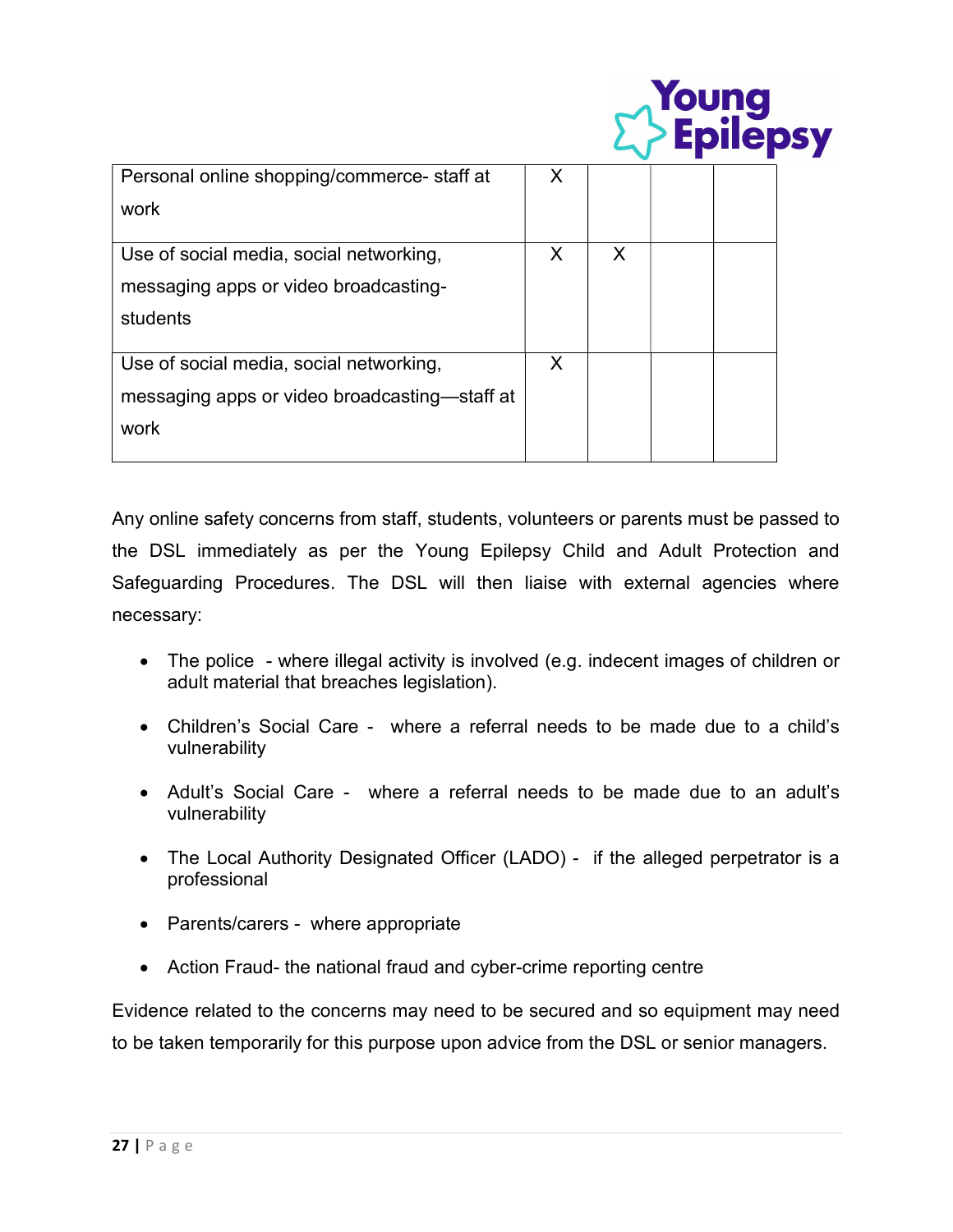

In cases of staff discovering that indecent images of children have been taken, produced or received, it is important that staff keep themselves safe from viewing such content. Staff must avoid looking at any such content and should not attempt to copy the imagery in any way. Staff must alert the DSL as soon as possible. If the images have been accessed via a website, staff should note the URL.

Any concerns of online safety involving students, will be recorded on the incident reporting system.

If there are concerns about staff's inappropriate use of technology or the internet, Young Epilepsy's other policies and procedures will be followed e.g. Disciplinary Procedure or Managing Allegations Against Staff Procedure.

## 9. USEFUL RESOURCES

The following resources can be used to educate students and staff on the safe use of the internet and internet related technologies:

The following sites provide information and support to help students, staff & parents get the most out of the internet whilst staying safe:

- 1. ThinkUKnow Resources for Teachers, Parents and Young People
- 2. UK Council for Internet Safety (UKCIS)Education for a connected world
- 3. NCA- CEOP Child Exploitation and Online Protection Centre
- 4. Internet Watch Foundation
- 5. UK Council for Child Internet Safety (UKCCIS)
- 6. Childnet International
- 7. UK Safer Internet Centre
- 8. Net Aware
- 9. BBC Own It
- 10. Parentzone
- 11. Kidsmart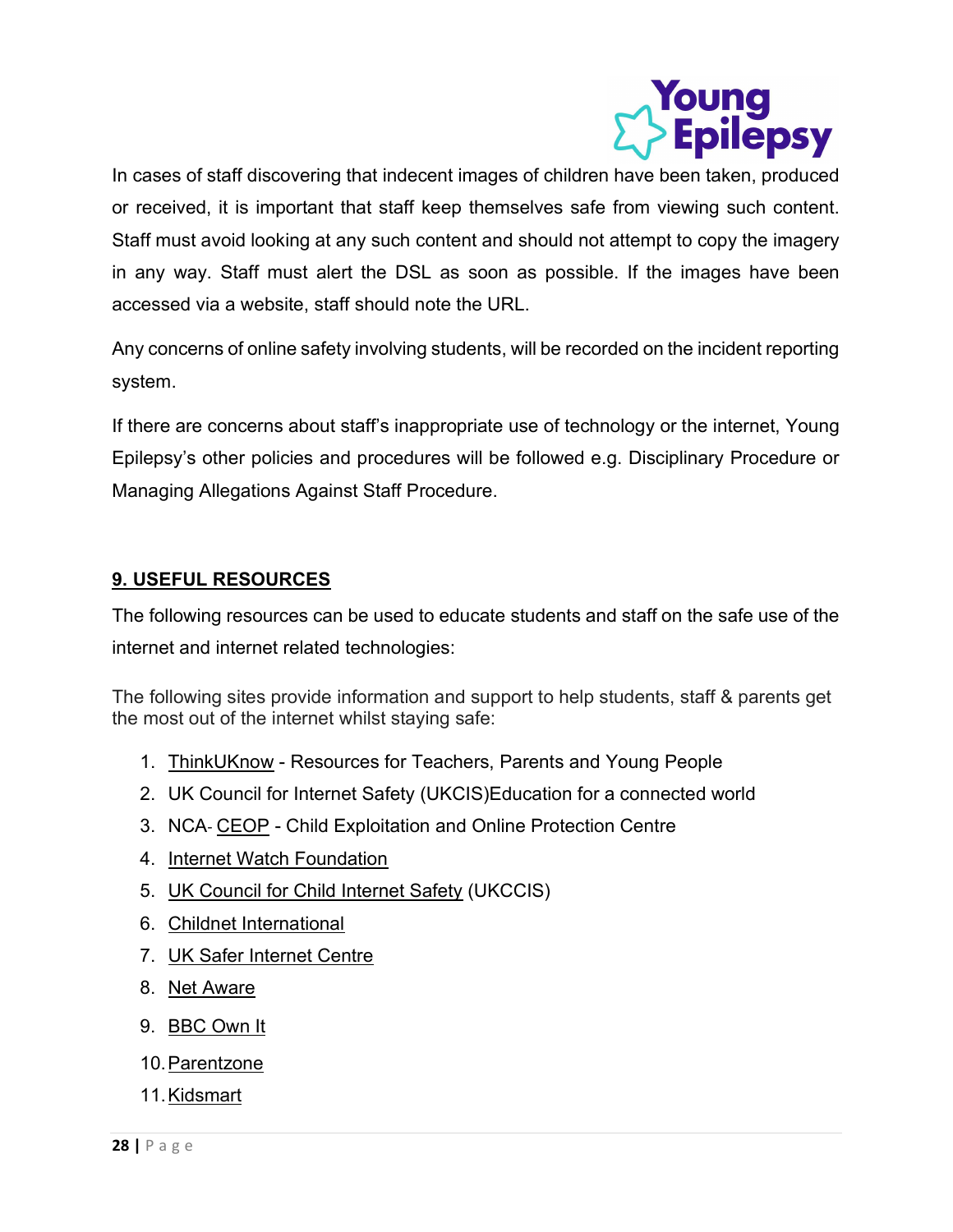

- 12. Mencap- Parent's guide to internet safety
- 13. Young Minds
- 14. Childline 0800 1111
- 15. Action Fraud
- 16. The professionals Online Safety Helpline (POSH)
- 17. Internet Matters
- 18. NSPCC
- 19. UKIS Sharing nudes and semi-nudes: advice for education settings working with children and young people

This policy is agreed by the Executive team and will be implemented by all departments.

Signed: ................................................................ Director of Integrated Care **Reviewed 01 September 2021** 

Date: .............................................

Next review 01 September 2022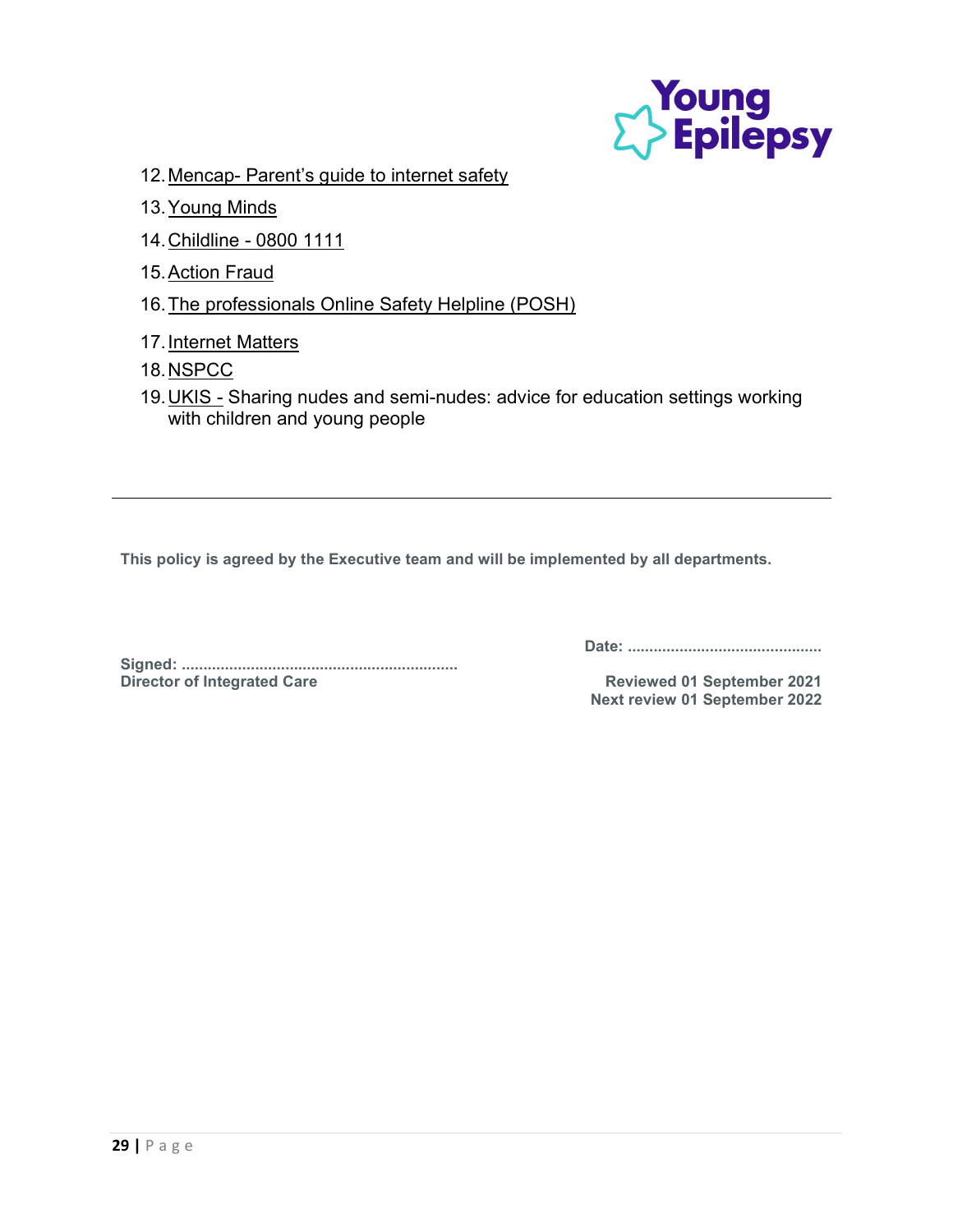

## APPENDIX 1- TYPES OF ONLINE RISKS

## Cyber Bullying

It is essential that young people, professionals, parents / carers understand how cyber bullying differs from other forms of bullying, how this can affect young people and what can be done to combat this form of abuse. Cyber bullying is just as harmful as bullying in the 'real' world and clear procedures should be in place to support the victim as well as respond to and manage the perpetrators actions. Young Epilepsy has Anti Bullying Guidelines, which provide more information about this.

It must be understood that as cyber bullying can happen 24 hours a day, 7 days a week, 365 days a year and at any time of the day or night, it differs from 'real world' bullying as the victims cannot escape or find respite as it invades places that would ordinarily be safe and private spaces. This also means it is more likely than 'real world' bullying to go unseen.

According to research on cyberbullying in the UK (2009), one third of 11-16 year olds had been targeted, threatened or humiliated online, with the highest rates reported amongst 9-12 year olds. Children with special educational needs were sadly 16 times more likely to be the subjects of persistent bullying,

Those who participate in online bullying often use groups of friends to target their victims. An action as innocent as adding derogatory comments to another person's photograph could rapidly spiral out of control and young people may not realise that their actions constitute bullying. The following are the most commonly reported ways in which bullying occurs:

 Email – Can be sent directly to an individual or group of people to encourage them to participate in the bullying and can include derogatory comments or harassment or examples of homophobia, racism, sexism or other forms of prejudice by either message or image. Something originally meant to be a joke can soon escalate out of control.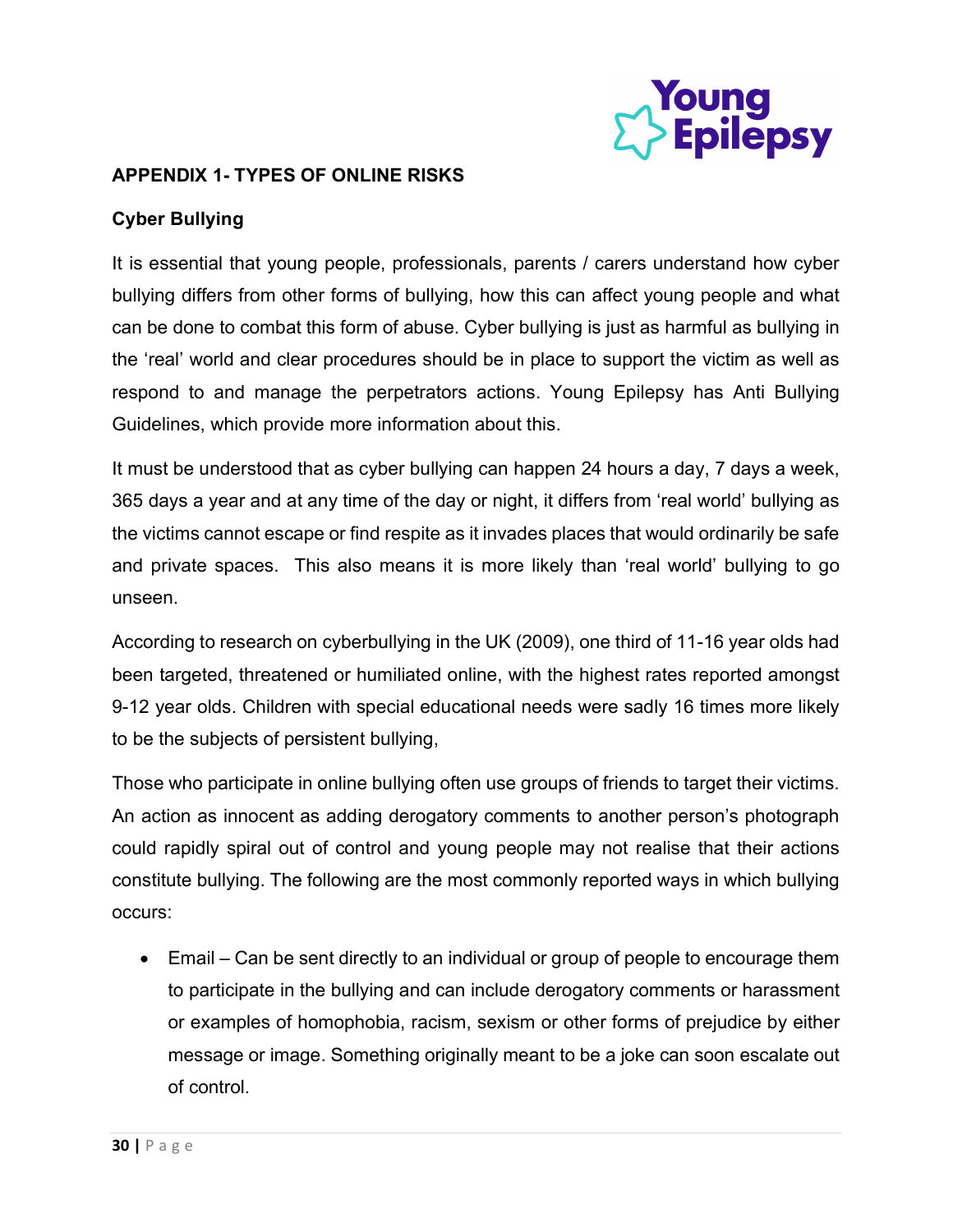

- Instant Messaging / Chat Rooms Messages can be sent directly to an individual or group of people who can then be included in the conversation. Again, conversations can easily escalate out of control. People are not always who they say they are and can approach children and young people with the intention of grooming them. Children and young people may be asked to send inappropriate or explicit photos of himself or herself to someone who they are unaware is an abuser.
- Social networking sites Anonymous profiles can be set up on social networking sites to make fun of someone and each person contributing to these pages can soon worsen the problem. Inappropriate and threatening comments and images can also be posted and circulated about individuals without their consent. People are not always who they say they are on social networking sites and can approach children and young people with the attention of grooming them.
- Mobile phone Anonymous and abusive or age inappropriate text or video messages, photo messages and phone calls can be shared via mobile phones. This also includes the sharing of videos of physical and sexual attacks (which is a criminal offence) on individuals. Many mobile phones have access to the internet and so this creates a risk of accessing inappropriate or harmful content, and many people download applications to their mobile phone, which can mean sensitive information is shared and people can often spend money unknowingly.
- Interactive gaming Games consoles allow players to chat online with anyone they find themselves matched with in a multi-player game. Sometimes cyber bullies abuse other players and use threats Children and young people can also be groomed via gaming. They can also lock victims out of games, spread false rumours about someone or hack into someone's account.
- Sending viruses Viruses or hacking programs can be sent by one person to another in order to destroy their computers or delete personal information from their hard drive.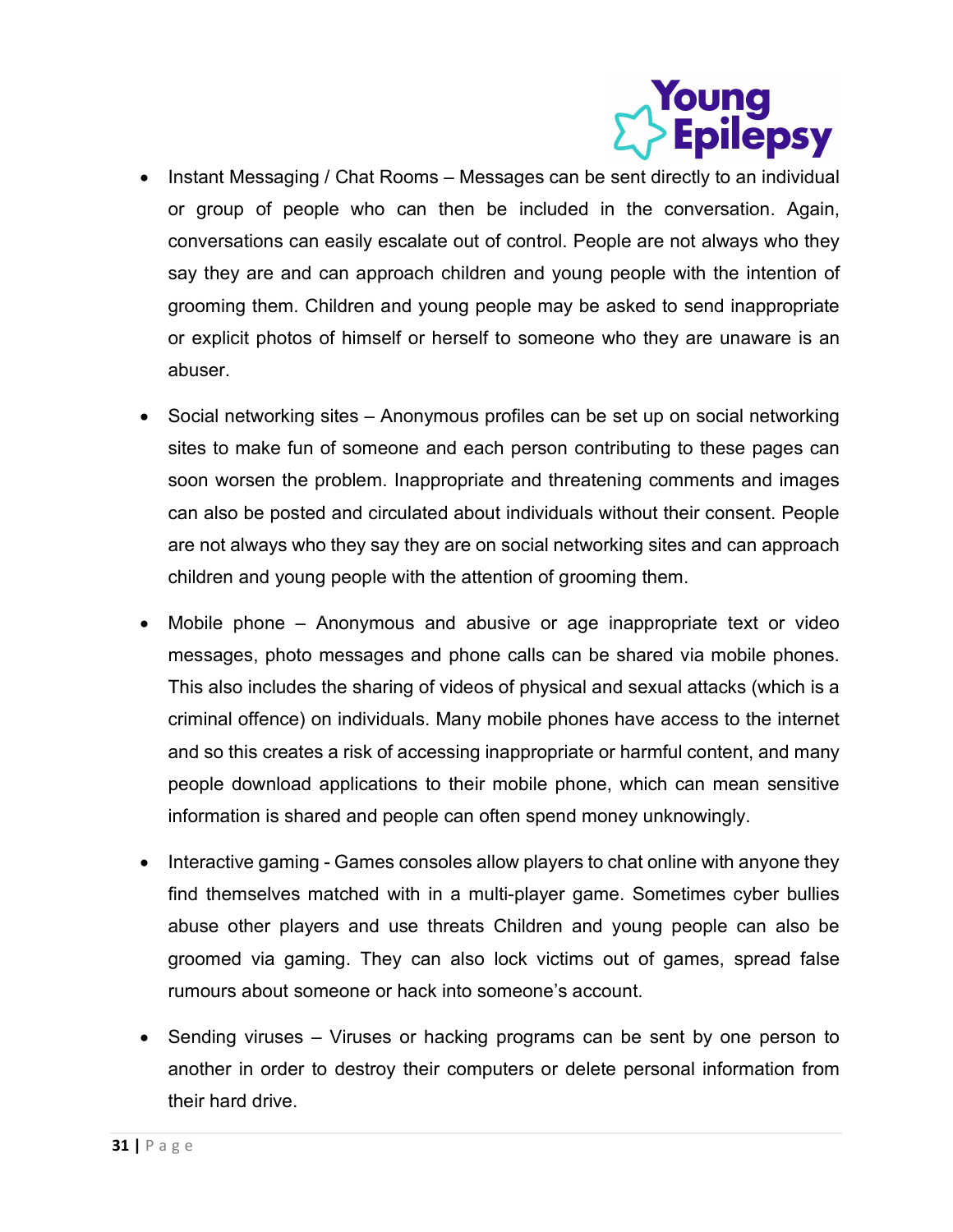

- Abusing personal information Personal and sensitive information (including videos and photographs) could be uploaded onto the internet without the victims permission.
- Social networking sites such as Facebook make it very simple for other users to obtain personal information and photographs of others. They can also get hold of someone else's messaging accounts and chat to people pretending to be the victim.

Although cyber bullying itself can not physically hurt a person, it can leave a young person mentally vulnerable, frightened and lonely and seemingly very difficult to escape from, particularly when this occurs in their own home and can lead to the bullied victim causing harm to themselves, which in some cases may lead to suicide.

It is important that staff are clear with students about expected conduct whilst in education and at home, and that bullying behaviour is unacceptable and will be dealt with seriously by the organisation.

## **Trolling**

Trolling is recognised as deliberately inflicting hatred, bigotry, racism, misogyny, or just simple bickering between others. People who partake in 'trolling' are referred to as 'trolls'. They use any environment where they are allowed to make public comments, such as blog sites, social networks (like Facebook® and Twitter®), news sites, discussion forums, and game chat.

Trolling and cyberbullying are sometimes used to mean the same thing, but they are a little different. Cyberbullies target someone and repeatedly attack them, while trolls set out to annoy whoever they can. Trolls want to provoke a reaction or response and it is often not a personal attack because they do not care who their victim is.

People engaging in Internet trolling are immediately committing an offence under the Malicious Communications Act, however the difficulty is in identifying the troll.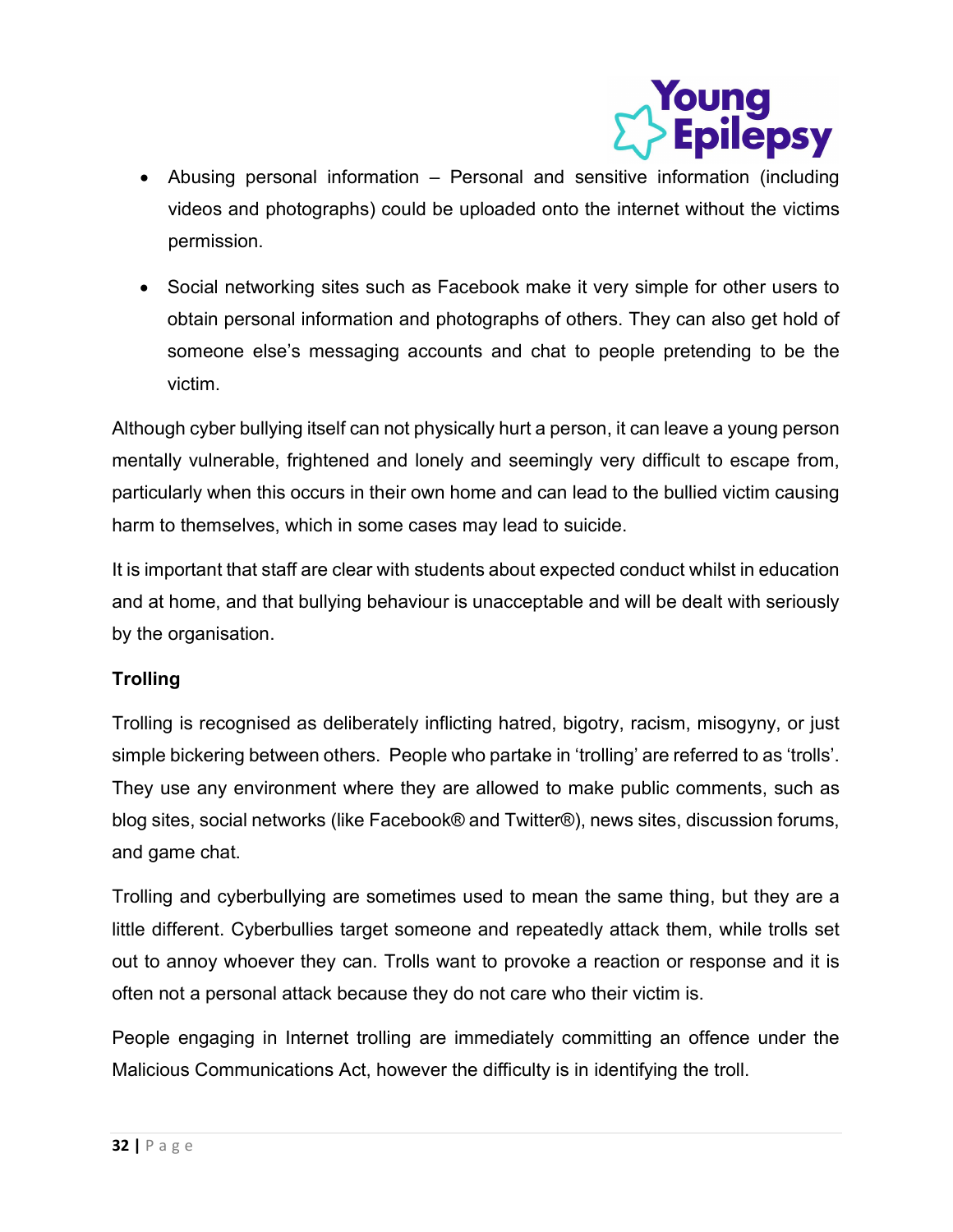

People can protect themselves against trolling by:

- Ignoring the troll. Do not respond to nasty, immature or offensive comments -giving trolls the attention they want only gives them more power.
- Blocking the troll. Take away their power by blocking them and if they pop up under a different name, block them again.
- Reporting trolls to website administrators and if they appear again under a different name, report them again.

## Fraud and cyber crime

There are many words used to describe fraud: scam, con, swindle, extortion, sham, double-cross, hoax, cheat, ploy, ruse, hoodwink, confidence trick. Fraud can be committed against individuals or businesses.

Cyber-crime is any criminal act dealing with computers and networks (called hacking). Additionally, cyber-crime also includes traditional crimes conducted through the Internet.

There were 3.8 million frauds and 2 million cyber-crimes last year – based on survey results from the Office for National Statistics (ONS).

Children and young people can be more at risk from fraud and cyber-crime due to being unaware of such risks and being naïve to other's sinister intentions. People with learning disabilities can therefore also be very vulnerable to such crime, and it is important that we help educate those that we support to be more aware of the risks and how to avoid them.

## Indecent images of children

Adults take the majority of indecent images of children (under 18 year olds) that exist. The adult taking the image, has to some degree been party to abusing that child.

Sometimes, children and young people take images or videos of themselves. Youth produced sexual imagery includes: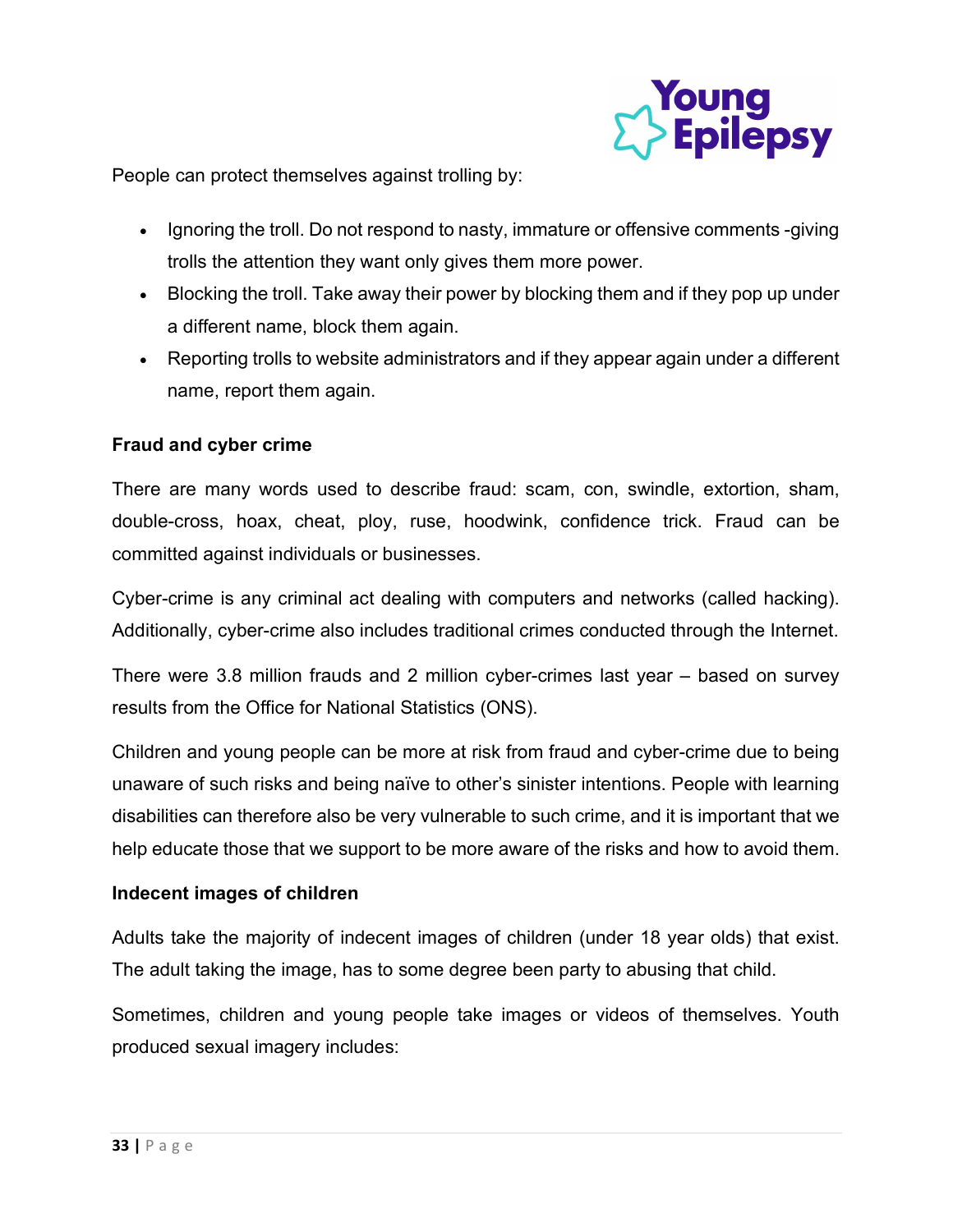

- A person under the age of 18 creating and sharing an image of themselves to a peer under the age of 18.
- A person under the age of 18 sharing a sexual image created by another person under the age of 18 or an adult
- A person under the age of 18 being in possession of sexual imagery created by someone under the age of 18.

Young people sometimes create sexual imagery of themselves due to taking risks and pushing boundaries as they become more sexually and socially aware and often, through peer pressure. With the prevalence of smart phones with cameras and internet access and the use of Bluetooth technology, images can be shared quickly and easily before young people have the opportunity to consider their actions and the consequences of these.

Sharing images in this way is colloquially known by the term 'sexting' and it can have extremely damaging effects. In the US, a number of young people have committed suicide after images taken of them by previous partners were posted on social networking sites. It is also estimated in a recent Internet Watch Foundation study that 88% of self-taken youth produced sexual images, had been taken from their original location and uploaded elsewhere. An image on the internet has no natural lifespan; once posted an image may be copied by many others including those who may be predatory abusers and will have permanence on the internet.

It can be difficult to distinguish between youth produced sexual imagery resulting from grooming or facilitation by adult offenders who have a sexual interest in children, from the images that result from children and young people simply pushing boundaries and experimenting with their friends.

Crimes involving child abuse images fall under Section 1 of the Protection of Children Act 1978, as amended by section 45 of the Sexual Offences Act 2003 to extend the definition of children from under 16s to under 18s. It is a crime to take, make, permit to take, distribute, show, possess, possess with intent to distribute, or to advertise indecent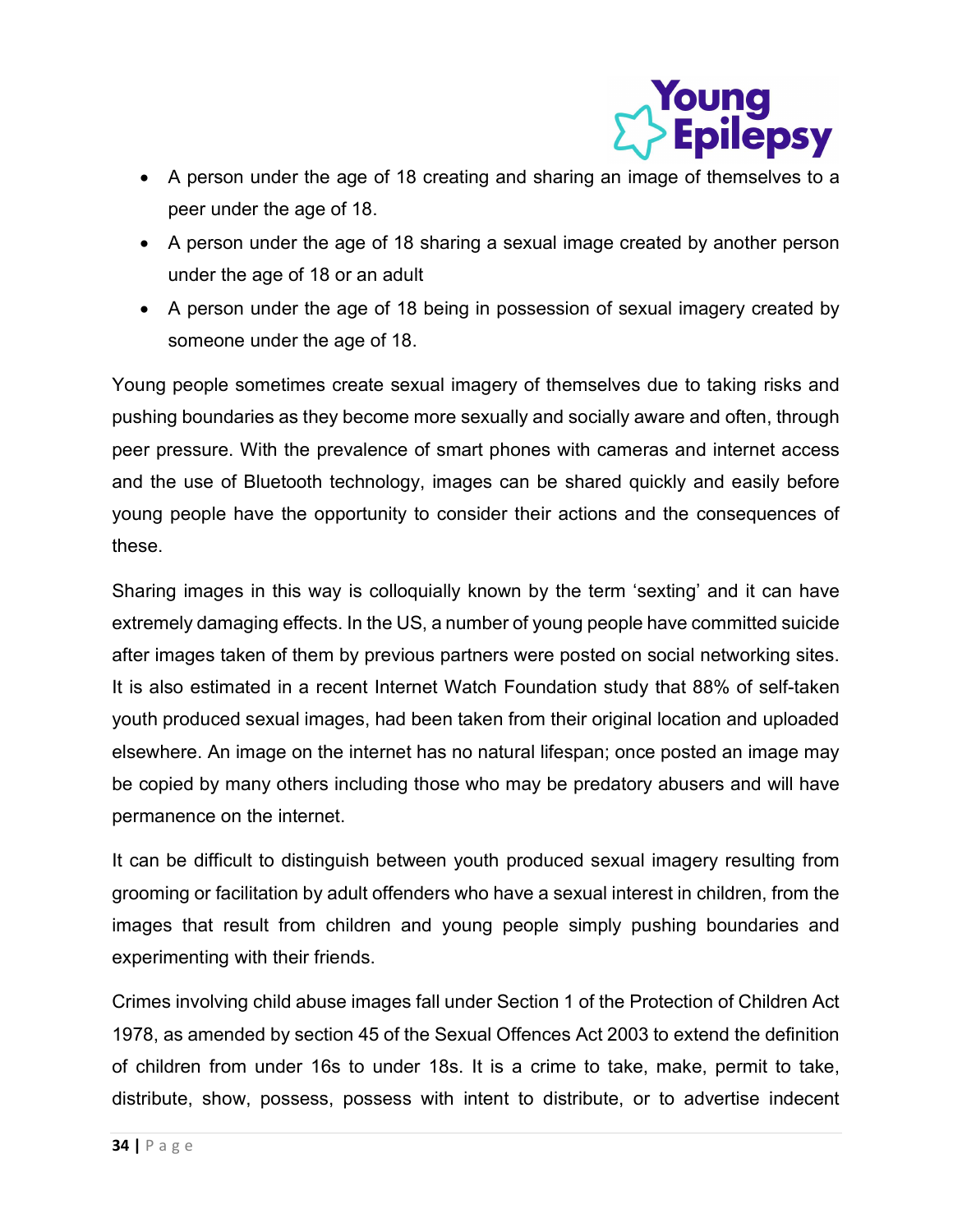

photographs or pseudo-photographs of any person below the age of 18. Therefore, youth produced sexual imagery is also illegal, however guidance from the UK Council for Child Internet Safety offers guidance on how to handle such situations in a proportionate way, without criminalising children.

It is important that a safeguarding approach is taken when youth produced sexual imagery is found. This means that Young Epilepsy will treat the matter as any other safeguarding concern and will speak to Surrey Children's or Adult's Services to make a referral so that the issue can be dealt with at an early stage. The police may need to be involved if a crime is suspected to have taken place. It is important that where it is recognised that students have produced, sent or been sent indecent images of children, that support and education is provided to all of the children involved.

## 'Revenge Pornography'

The Criminal Justice and Courts Act (2015) criminalised so-called revenge pornography. This is defined as "disclosing private sexual photographs and films with intent to cause distress" (CJCA 2015 s33 (1)). The offence applies both online and offline and to images which are shared electronically or in a more traditional way so includes the uploading of images on the internet, sharing by text and e-mail, or showing someone a physical or electronic image.

Although traditionally revenge pornography is identified as something that occurs by two people that are in or have been in a physical relationship, it should also be recognised that sometimes this is happening through the virtual world where people are groomed by strangers who then coerce or blackmail the individual in to providing self-taken sexual imagery. Young people need to be supported to recognise the risks of being approached by strangers on social media and through phishing emails, and to understand what they should do and how they should act if this happens.

It is also important that all young people understand the risks of someone taking an indecent photo or video of them, regardless of their age, and that they are supported to make an informed decision about whether to allow this to happen. If staff become aware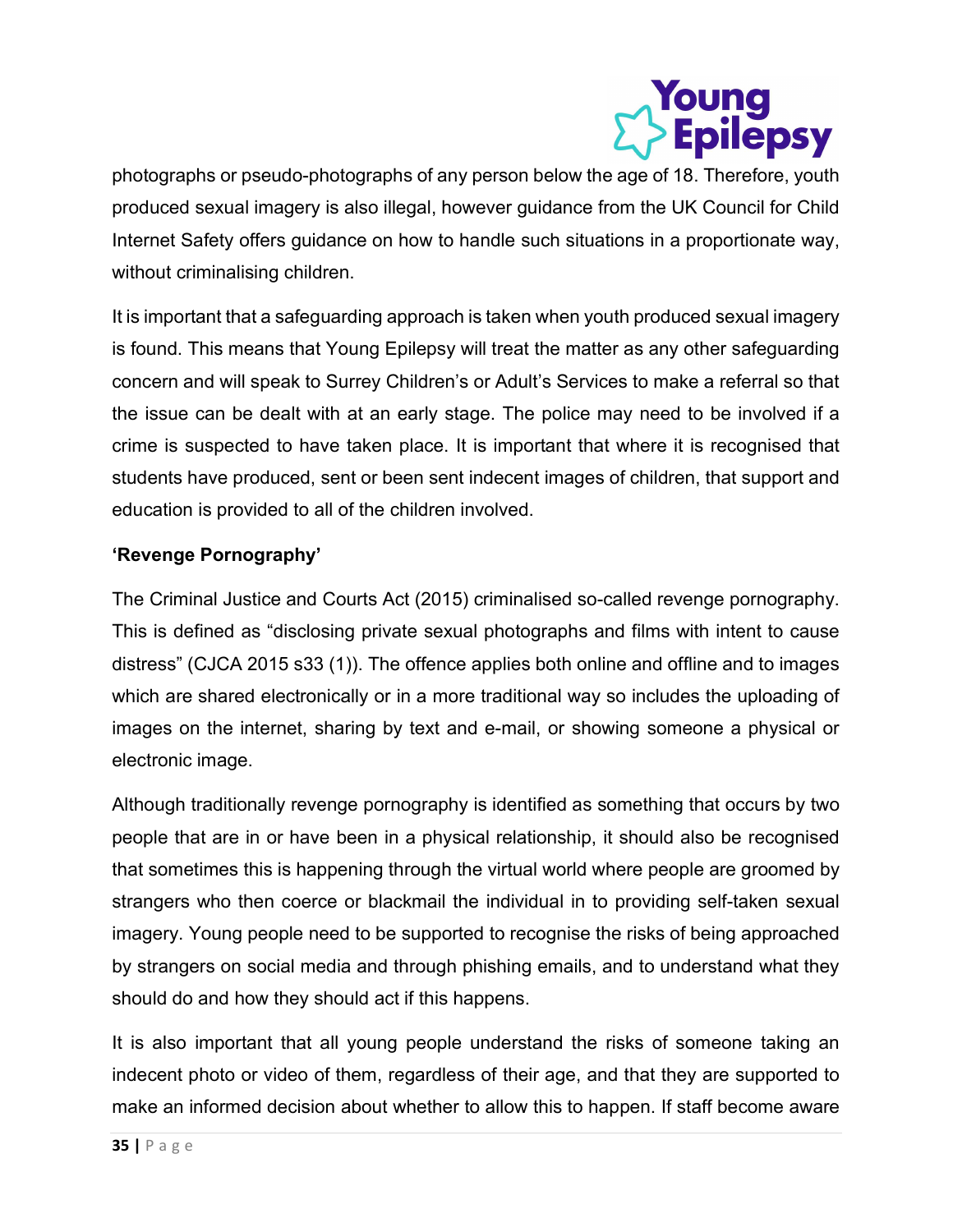

that a student has been the victim or perpetrator of 'revenge pornography', this must be reported as a safeguarding concern.

## Grooming

Grooming is defined as "a process by which a person prepares a child, significant adults and the environment for the abuse of this child. Specific goals include gaining access to the child, gaining the child's compliance and maintaining the child's secrecy to avoid disclosure."

It is well documented that perpetrators of abuse will attempt to contact children or adults at risk using the internet. In this way, the perpetrator's contact is faceless. They can pretend to be anyone they want to be in order to attract the child's attention and interaction, and after doing so will use this trust in order to try and sexually abuse or exploit the child.

One of the issues is that when children and young people communicate via the internet they are less inhibited and will often share a lot more information than they would when meeting someone face to face.

The Serious Crime Act (2015) introduced an offence of 'sexual communication with a child'. This applies to any adult who communicates with a child where the communication is sexual or where it intends to elicit a sexual response from the child and whereby the adult believes the child to be under 16 years of age. The Act also amended the Sex Offences Act (2003) so it is now illegal for an adult to arrange to meet with someone under 16 years old having communicated with them on one occasion or more.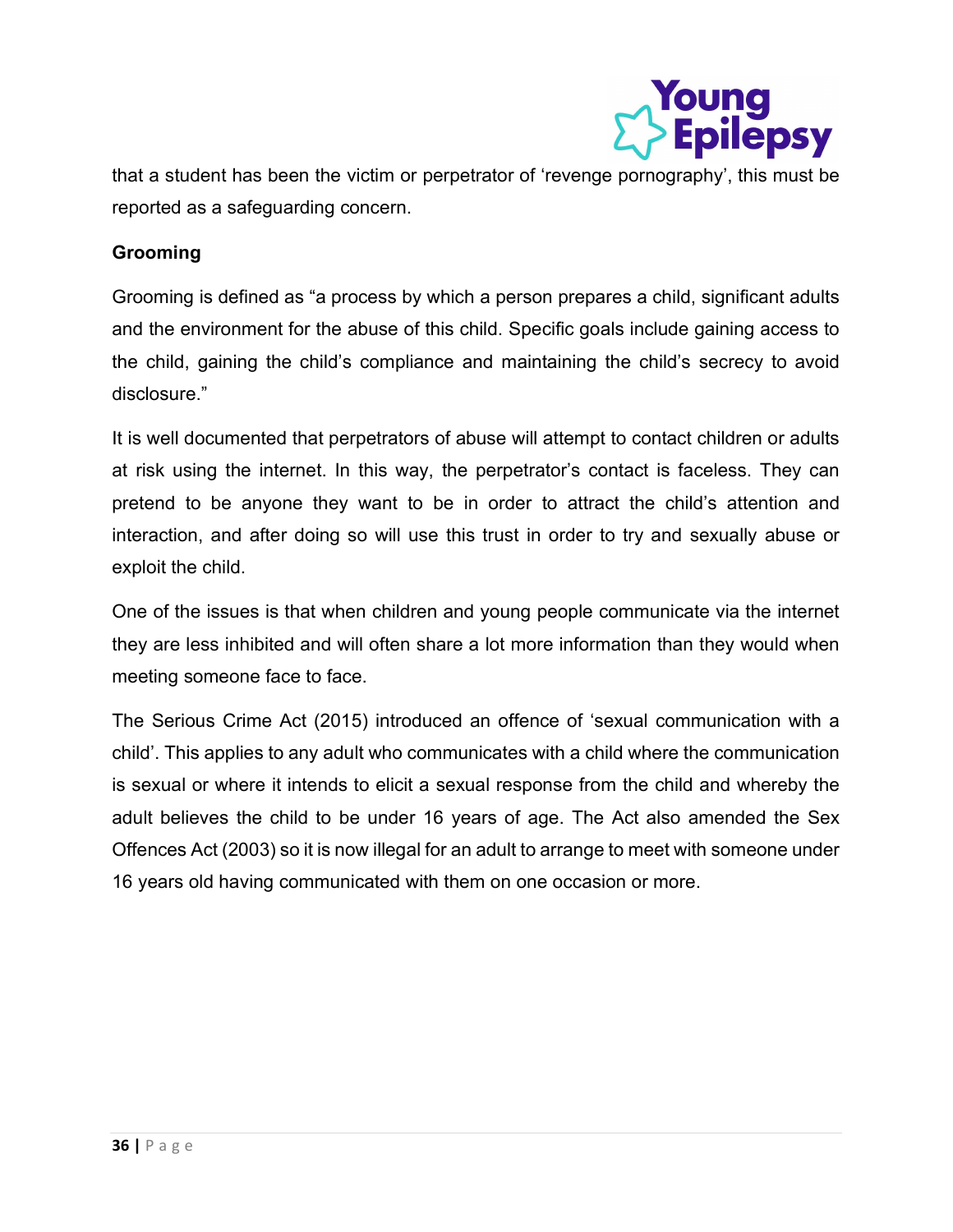

## APPENDIX 2

## FAQs

## Q1a. Is it OK for me to add students as friends on Social Networking sites?

A1a. No. The information available on these sites can blur the professional boundaries and lead to inappropriate relationships or boundaries being formed. This also applies to former students. Any staff member found to be in breach of this guidance will be subject to a disciplinary hearing. Staff should ensure that their security settings on social networking sites protect their information from being accessed by students or former students.

If a student/s is using social networking as part of their curriculum then staff should support them through separate and approved accounts that are set up for this purpose.

## Q1b. Is it OK for me to add students' parents as friends on Social Networking sites?

A1a. No. As above, the information available on these sites can blur the professional boundaries with parents and lead to inappropriate relationships and boundaries being formed. If a staff member already has a personal relationship with a student's parents before joining Young Epilepsy, then the staff member should disclose this to their manager so that they are aware.

## Q2. Can I use my personal mobile phone or camera to photograph or video students I work with?

A2. No. Any photographic or video images should always be recorded and stored on equipment belonging to the organisation and only used for the purposes that written consent has been given for. Once stored in the appropriate place within Young Epilepsy, the images must then be destroyed/deleted.

## Q3. I am concerned regarding a colleague's comments/ behaviour on social media. What should I do?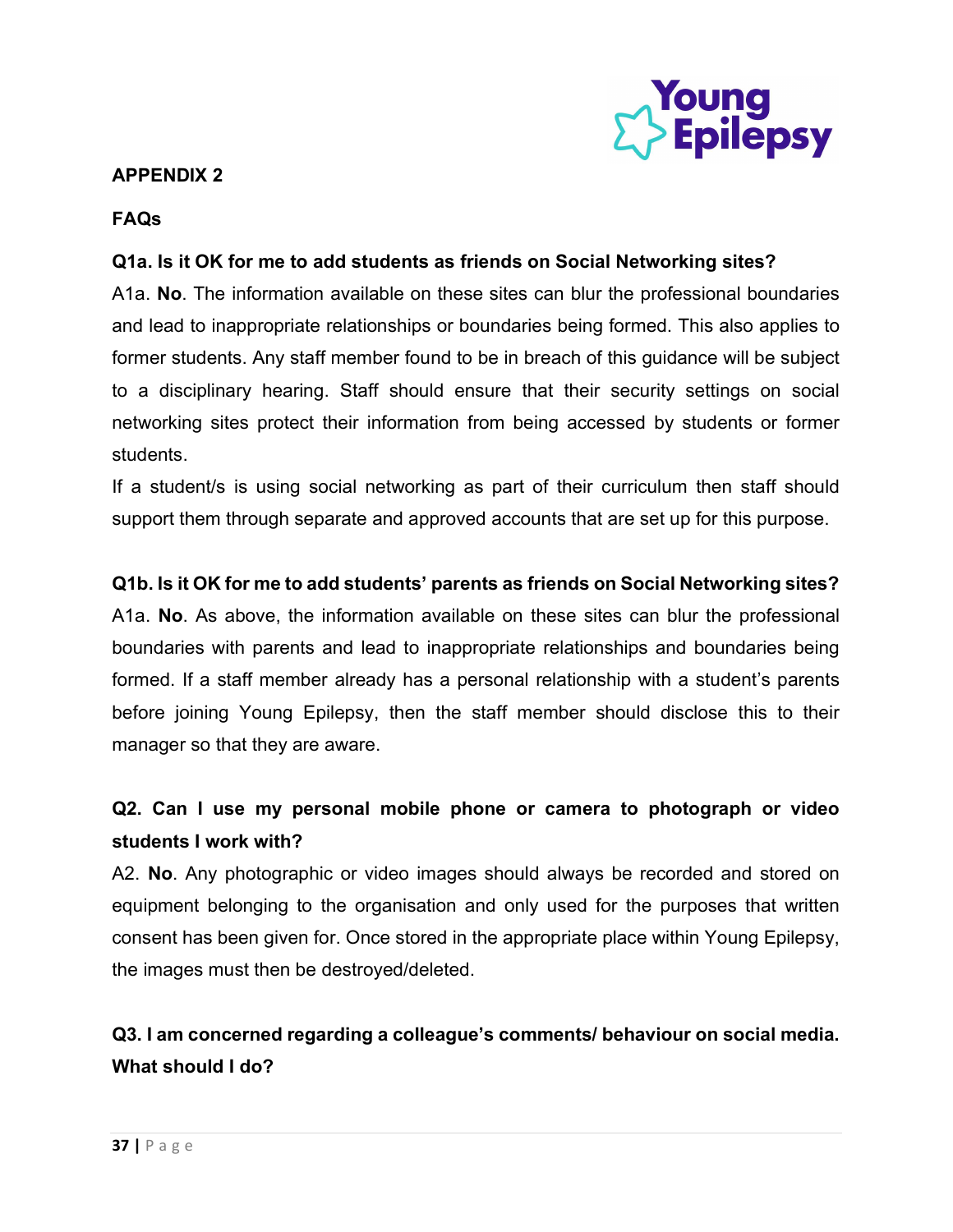

A3. If the comments have been made whilst your colleague was at work or if the comments refer to work, you should speak to your line manager in the first instance. Please also refer to Young Epilepsy's Child and Adult Protection and Safeguarding Procedures and Whistleblowing Procedures.

## Q4. Can I connect my own personal device to Young Epilepsy's Wi-Fi network?

A4. Yes, you can. However, staff are expected to use this in a responsible manner. The IT department monitors its use and misuse or failure to adhere to **Acceptable Use** Guidelines may result in access being suspended/ removed.

## Q5. I have received an email from an unknown source. What should I do?

A5. If the email is not from a Young Epilepsy email address or not from someone you have shared your email address with then it is best to assume that the email is potentially harmful or malicious. Young Epilepsy's security filter notices most SPAM or malicious emails, however, on occasion some may get through. If you have any concerns, it is safest just to delete the email.

## Q6. Should a student over 18 have access to explicit adult content?

A6. Sometimes- it depends on the individual student. Accessing pornography is legal from the age of 18. However, it is recognised that for some young adults with a lesser developmental age to their chronological age, this may be harmful.

It is important that students are appropriately educated in safe navigation of the internet and this may include access to adult content. Students who have access to this, should have appropriate education on the topic and understand that this may be offensive to some people, therefore should be accessing this in private. Illegal material will never be permitted (see below for a description of this).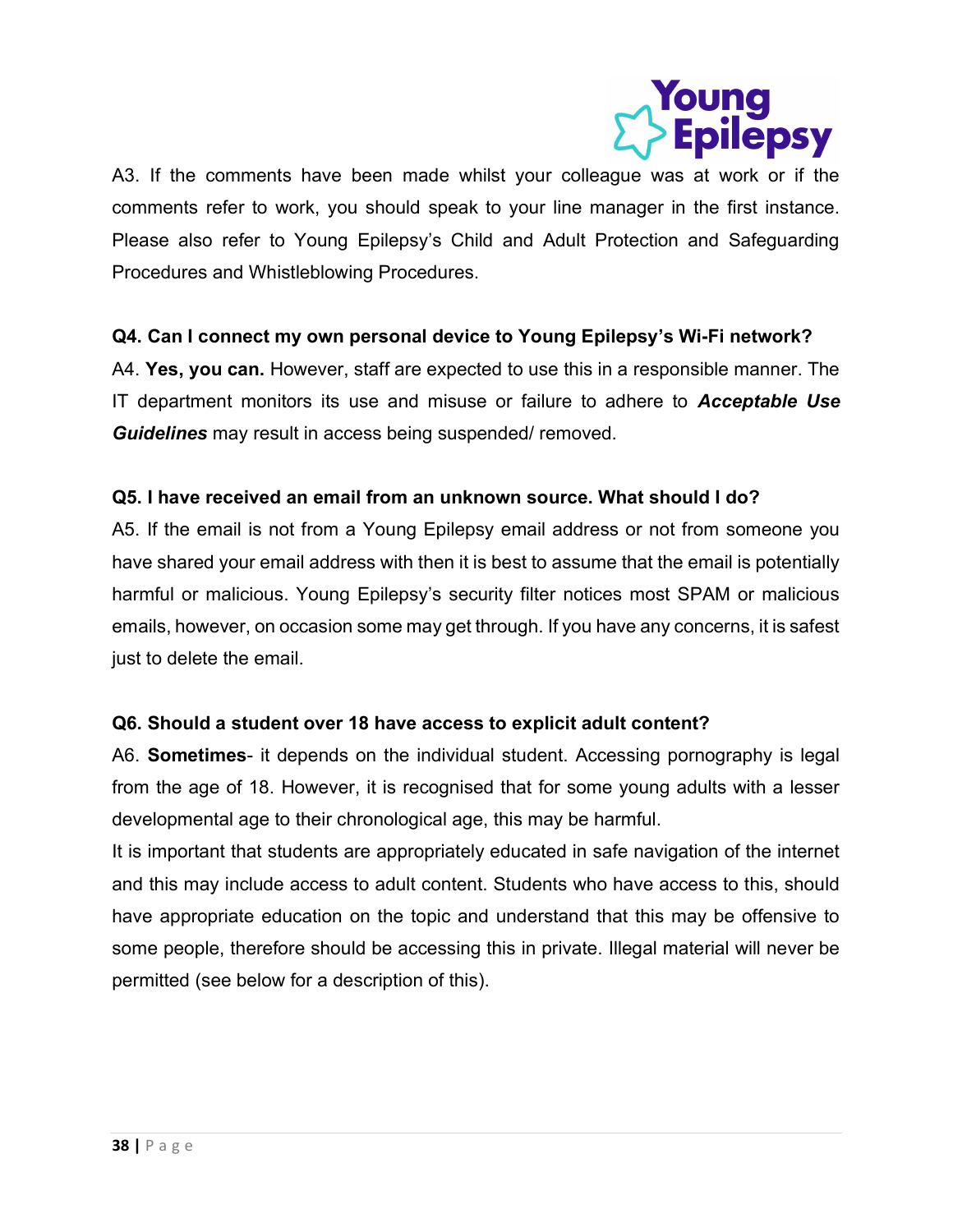

## Q7. Can I take Young Epilepsy equipment home (e.g. tablet, laptop, and phone)?

A7. If you have permission to take equipment home from the necessary manager, you must ensure you have absolute control over how this is accessed at home. Things that can go wrong include:

Other family members accessing the technology inappropriately

Access of adult material- this is never acceptable

Access by others resulting in confidential information about Young Epilepsy, its services or students being inappropriately disclosed.

Staff must remember that they will be culpable if an online safety incident occurred so staff must take all necessary precautions to prevent this.

## Q8. What is inappropriate material?

A8. Inappropriate is a term that can mean different things to different people. It is important to differentiate between 'inappropriate and illegal' and 'inappropriate but legal'. All staff should be aware that in the former case investigation may lead to criminal investigation, prosecution, dismissal and barring. In the latter, it can still lead to disciplinary action, dismissal and barring even if there is no criminal prosecution.

## Illegal

Possessing or distributing indecent images of a person under 18 – and viewing such images on-line may well constitute possession, even if not saved. The police have a grading system for different types of indecent image. Remember that children are harmed and coerced into posing for such images and are therefore victims of child sexual abuse.

Images that depict the following are also illegal:

- Bestiality (sexual activities with animals)
- necrophilia (sexual activity with dead people)
- acts which threaten a person's life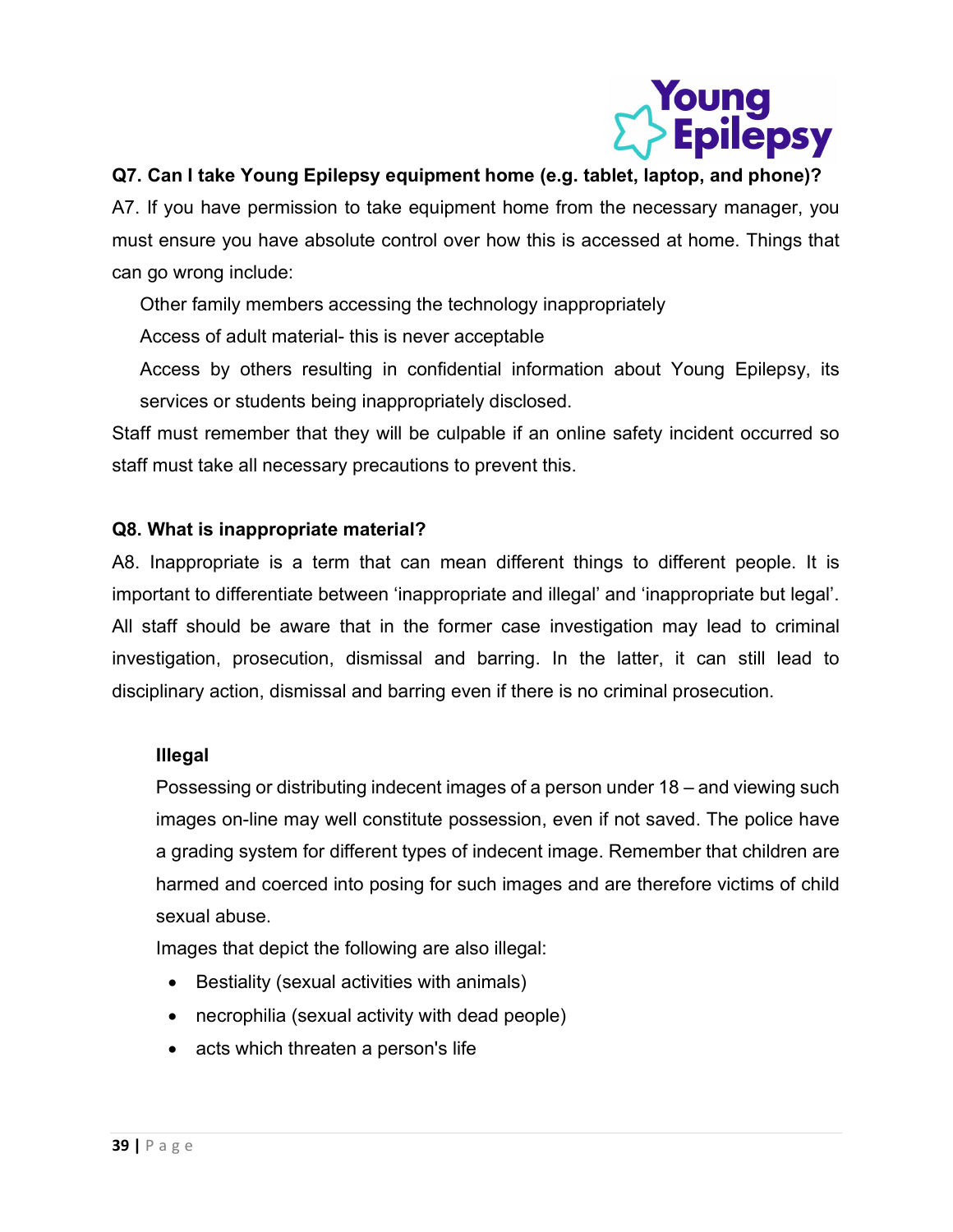

 acts which result in or are likely to result in serious injury to a person's anus, breasts or genitals

## Hate/Harm/Harassment

General: There is a range of offences to do with inciting hatred based on race, religion, sexual orientation etc.

Individual: There are particular offences to do with harassing or threatening individuals – this includes cyberbullying by mobile phone, social networking sites etc. It is an offence to send indecent, offensive or threatening messages with the purpose of causing the recipient distress or anxiety.

## Inappropriate

Think about this in respect of professionalism and being a role model. The scope here is enormous but bear in mind that actions outside of the workplace that could be so serious as to fundamentally breach the trust and confidence placed in the employee may constitute gross misconduct.

Examples include:

- Posting offensive or insulting comments about the organisation on Facebook.
- Accessing adult pornography on Young Epilepsy computers during break.
- Making derogatory comments about students or colleagues on social networking sites.
- Contacting students by email or social networking without senior manager approval

## Q9 What is sexting?

Sexting is the exchange of self-generated, sexually explicit images and messages, through mobile device cameras and webcams using apps or video streaming services.

Many young people refer to it as:

Dirty pics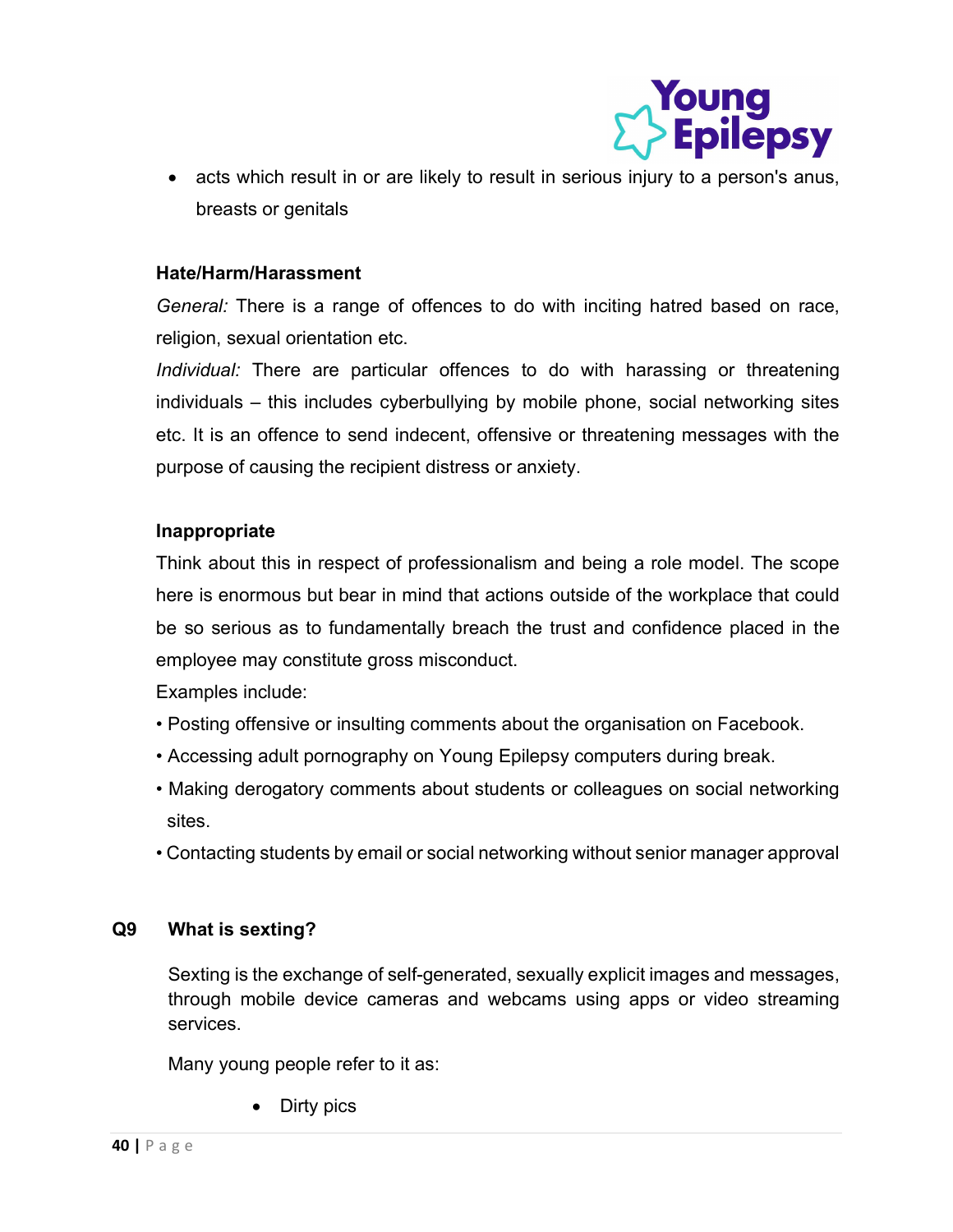

- Rude dares
- Nude selfies or sending nudes
- **Cybersex**

'Sexting' does not include the sharing of sexual photos and videos of under-18 year olds with or by adults. This is a form of **child sexual abuse** and must be referred to the police.

Anyone who has or sends indecent images of someone under the age of 18 is breaking the law.

Both having and distributing images of this nature is an offence under the Sexual Offences Act 2003.

Encouraging someone to take or send 'sexts' can also be illegal

## Q10 How can I use ICT appropriately to communicate with Students?

A9. Staff should not use their personal emails or phone numbers to communicate with children. Staff should use Young Epilepsy technology for this purpose and ensure the tone is professional and cannot be misinterpreted. Staff must only communicate with students via Young Epilepsy email accounts.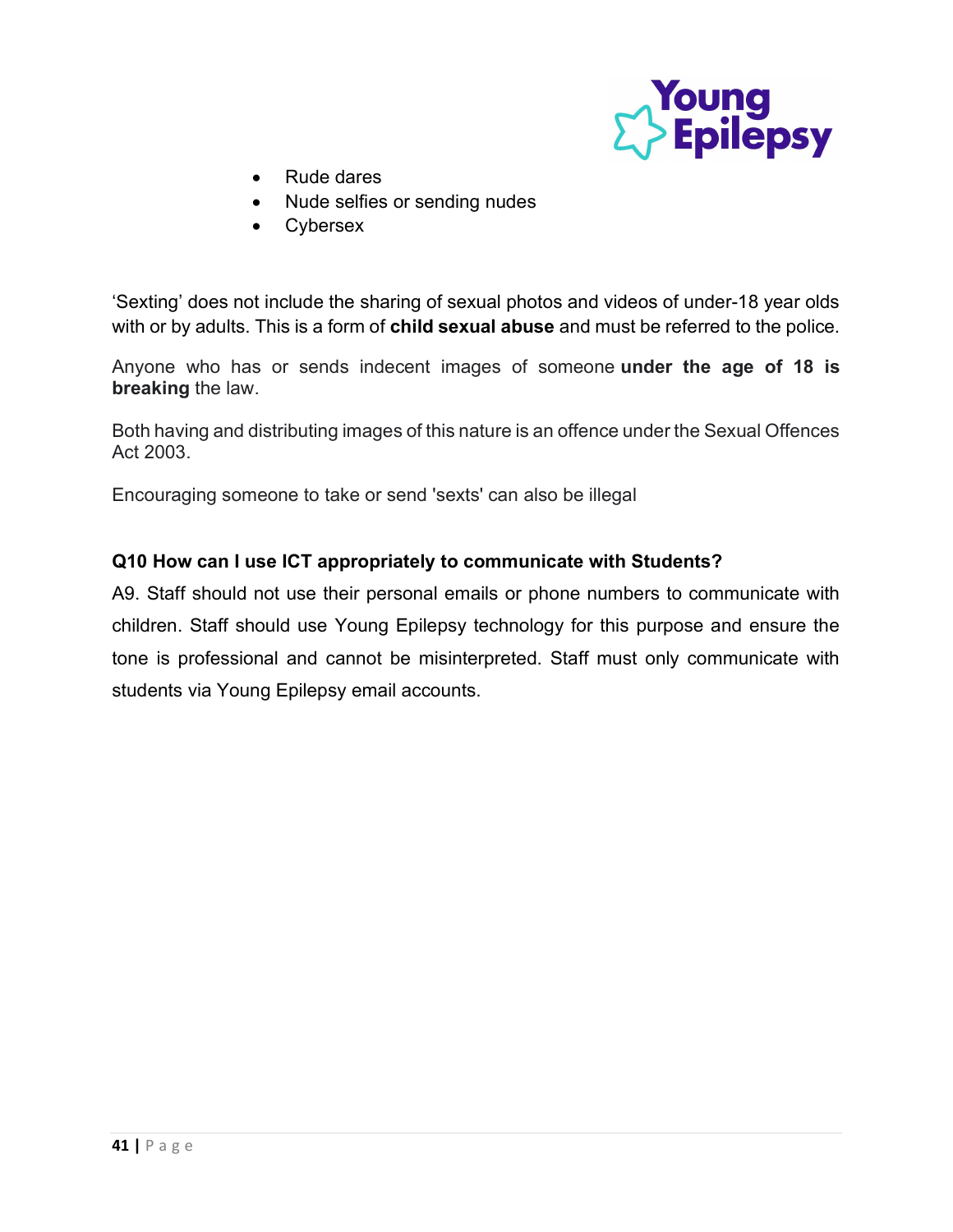

## APPENDIX 3- Online Safety Risk Assessment Template

## This is a template and must be adapted to each individual student

| <b>Young<br/>&gt; Epilepsy</b>                                                                                                 | <b>Risk Assessment</b><br>Student Access to the<br>Internet on notebook,<br>phone and PC.                                                                                 | <b>Risk Indicator</b><br>(Before Safety<br>Actions) |   |             | <b>Safety Actions</b>                                                                                                                                                                                                                                                                                                                                                                                                   |          | <b>Risk Indicator</b><br>(After Safety<br>Actions) |             |  |
|--------------------------------------------------------------------------------------------------------------------------------|---------------------------------------------------------------------------------------------------------------------------------------------------------------------------|-----------------------------------------------------|---|-------------|-------------------------------------------------------------------------------------------------------------------------------------------------------------------------------------------------------------------------------------------------------------------------------------------------------------------------------------------------------------------------------------------------------------------------|----------|----------------------------------------------------|-------------|--|
| <b>Hazards</b>                                                                                                                 | <b>Risk</b>                                                                                                                                                               | $\overline{\mathbf{o}}$                             | S | <b>Risk</b> |                                                                                                                                                                                                                                                                                                                                                                                                                         | <u>୦</u> | S                                                  | <b>Risk</b> |  |
| Disclosure of personal data e.g.<br>real name, dob, addresses, tel.<br>no's, financial details, email<br>address to strangers. | Exposure to danger from<br>harmful contact with<br>inappropriate others<br>Grooming<br>Stalking<br>Cyberbullying (either victim<br>or instigator)<br>Cyber crime<br>Fraud |                                                     |   |             | Individual internet access assessment<br>for student<br>Acceptable use protocol/agreement to<br>be read and signed by the student.<br>Instruction on safer behaviour in chat<br>rooms to be provided in key work<br>sessions and student meetings.<br>Instruction on safety measures<br>available in chat rooms.<br>Limited access time (e.g. 6.00pm to<br>8.00pm).<br>Staff to support when internet is being<br>used. |          |                                                    |             |  |
| Limited understanding of the<br>dangers involved in accessing the<br>internet                                                  | Exposure to harmful and/or<br>illegal material or activities<br>from others as above.                                                                                     |                                                     |   |             | Organisational filtering systems in<br>place to prevent access to illegal or<br>harmful sites.                                                                                                                                                                                                                                                                                                                          |          |                                                    |             |  |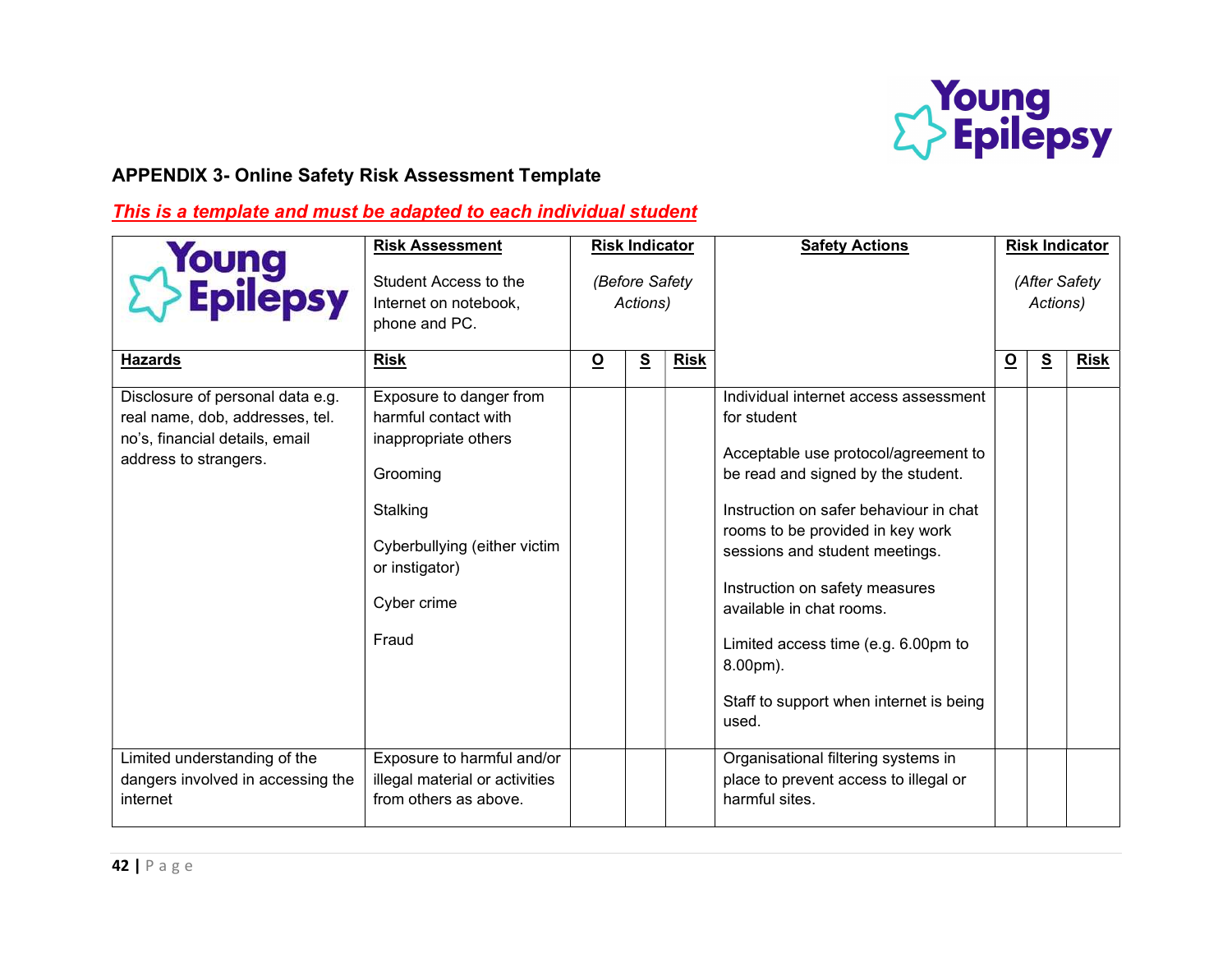

|                                 | <b>Cyber Crime</b>    |  | Staff to support when using mobile                             |  |  |
|---------------------------------|-----------------------|--|----------------------------------------------------------------|--|--|
|                                 |                       |  | device and divert student if                                   |  |  |
|                                 | Exploitation          |  | inappropriate content is accessed.                             |  |  |
|                                 | Trolling              |  | Staff to report to IT if this happens.                         |  |  |
| Sexting                         | <b>Emotional harm</b> |  | Staff to report to DSL                                         |  |  |
|                                 | Grooming              |  | What are ages of young person -                                |  |  |
|                                 | Criminal offence      |  | under 18?                                                      |  |  |
|                                 | Exploitation          |  | Police to be contacted                                         |  |  |
| Inadvertently watching          | Emotional harm        |  | Staff to always supervise when                                 |  |  |
| inappropriate content whilst    |                       |  | student is using You Tube.                                     |  |  |
| accessing You Tube/social media |                       |  | Staff to turn off any video that starts                        |  |  |
|                                 |                       |  | on You Tube that is inappropriate-                             |  |  |
|                                 |                       |  | sexual content, profanity or violence.                         |  |  |
| Vulnerability to scams and/or   | <b>Cyber Crime</b>    |  | Guidance provided by staff to make                             |  |  |
| phishing                        |                       |  | students aware of scams and                                    |  |  |
|                                 | Fraud                 |  | phishing. Risks explained in student                           |  |  |
|                                 | Exploitation          |  | meeting.                                                       |  |  |
|                                 |                       |  | Vulnerability to scams/phishing to be                          |  |  |
|                                 |                       |  | considered as part of the individual                           |  |  |
|                                 |                       |  | access assessment and further                                  |  |  |
|                                 |                       |  | filtering to be put in place by putting in<br>a request to IT. |  |  |
|                                 |                       |  |                                                                |  |  |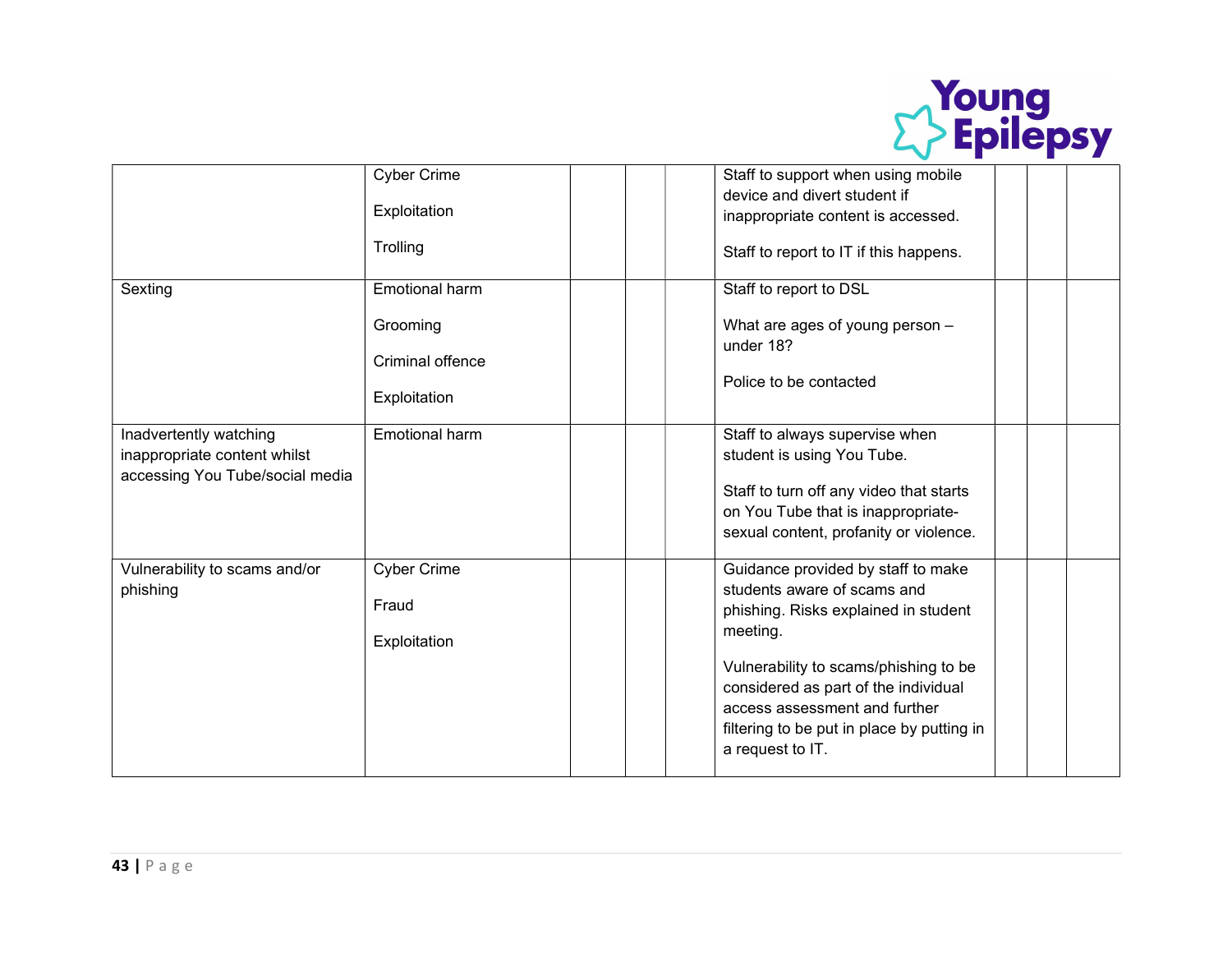

| Agreement to meet an individual       | Exposure to the risk of                                                                                                       | Support and education around safety                                                                                                                                                                                                                                                         |
|---------------------------------------|-------------------------------------------------------------------------------------------------------------------------------|---------------------------------------------------------------------------------------------------------------------------------------------------------------------------------------------------------------------------------------------------------------------------------------------|
| who student has met online            | personal harm                                                                                                                 | measures.                                                                                                                                                                                                                                                                                   |
|                                       |                                                                                                                               | Student's capacity must be assessed<br>if it is believed they do not have<br>capacity to make this decision to meet<br>someone.<br>Vulnerability to make such an<br>arrangement to be considered as part<br>of the individual access assessment.                                            |
| Individual student memory<br>problems | Failure to recall the risks<br>and dangers of online<br>safety<br>Exposure to harm and<br>risks of harm as above as<br>above. | Regular review of access assessment<br>in keywork sessions.<br>Supervision when online in chat<br>rooms.<br>Posters in IT room to remind student<br>of online safety rules.                                                                                                                 |
| Unsolicited contact from strangers    | Cyberbullying<br>Grooming<br>Exploitation<br>Cyber crime                                                                      | Staff to ask student about how they<br>use the internet, what social<br>networking sites are accessed, what<br>games they play and what apps they<br>have. This will help to create an open<br>culture where staff can enquire about<br>the student's use and offer support<br>around this. |